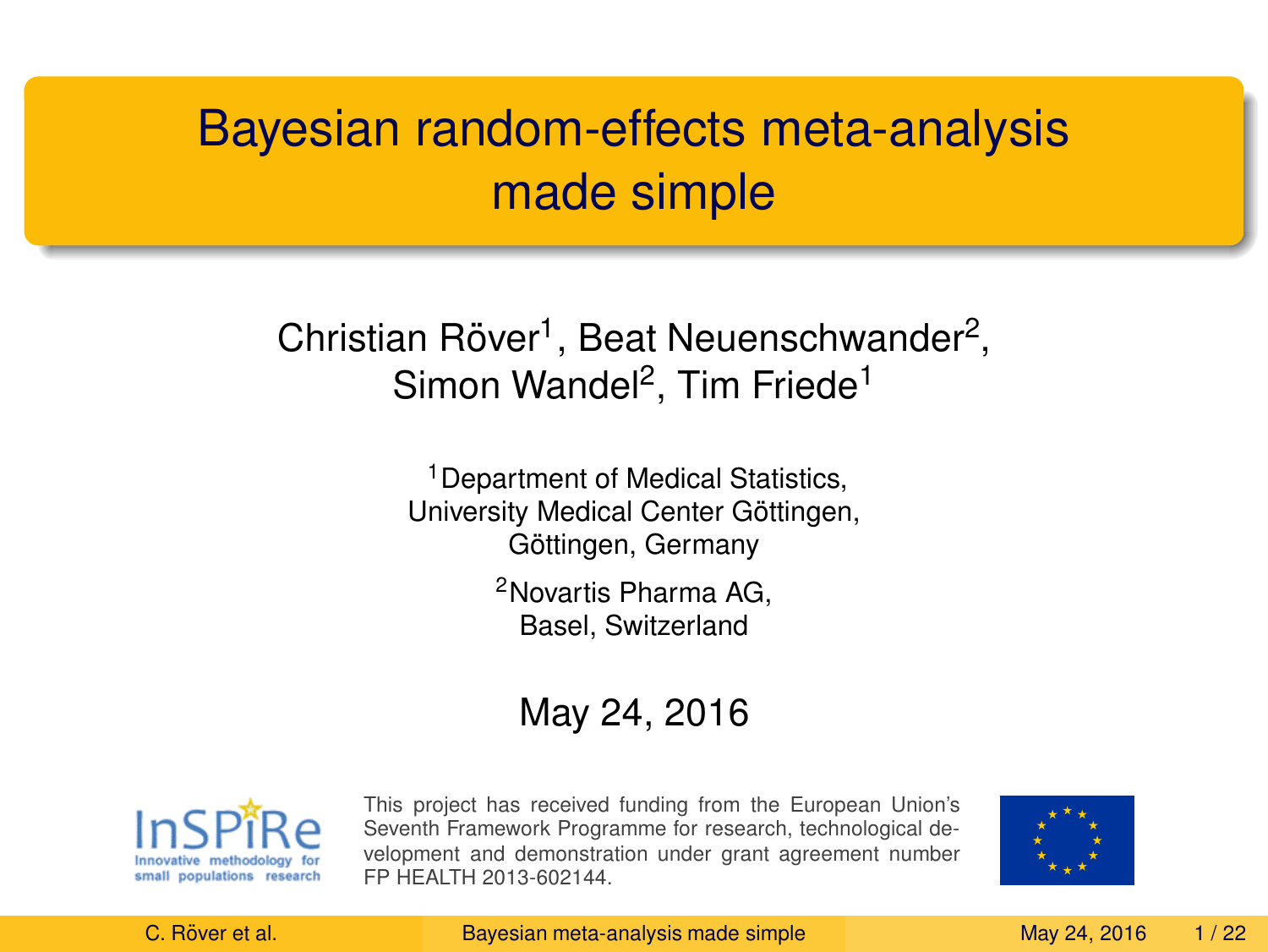## • Meta analysis

- example
- the random-effects model
- the Bayesian approach
- **the bayesmeta package** 
	- parameter estimation
	- prediction
- **•** Conclusions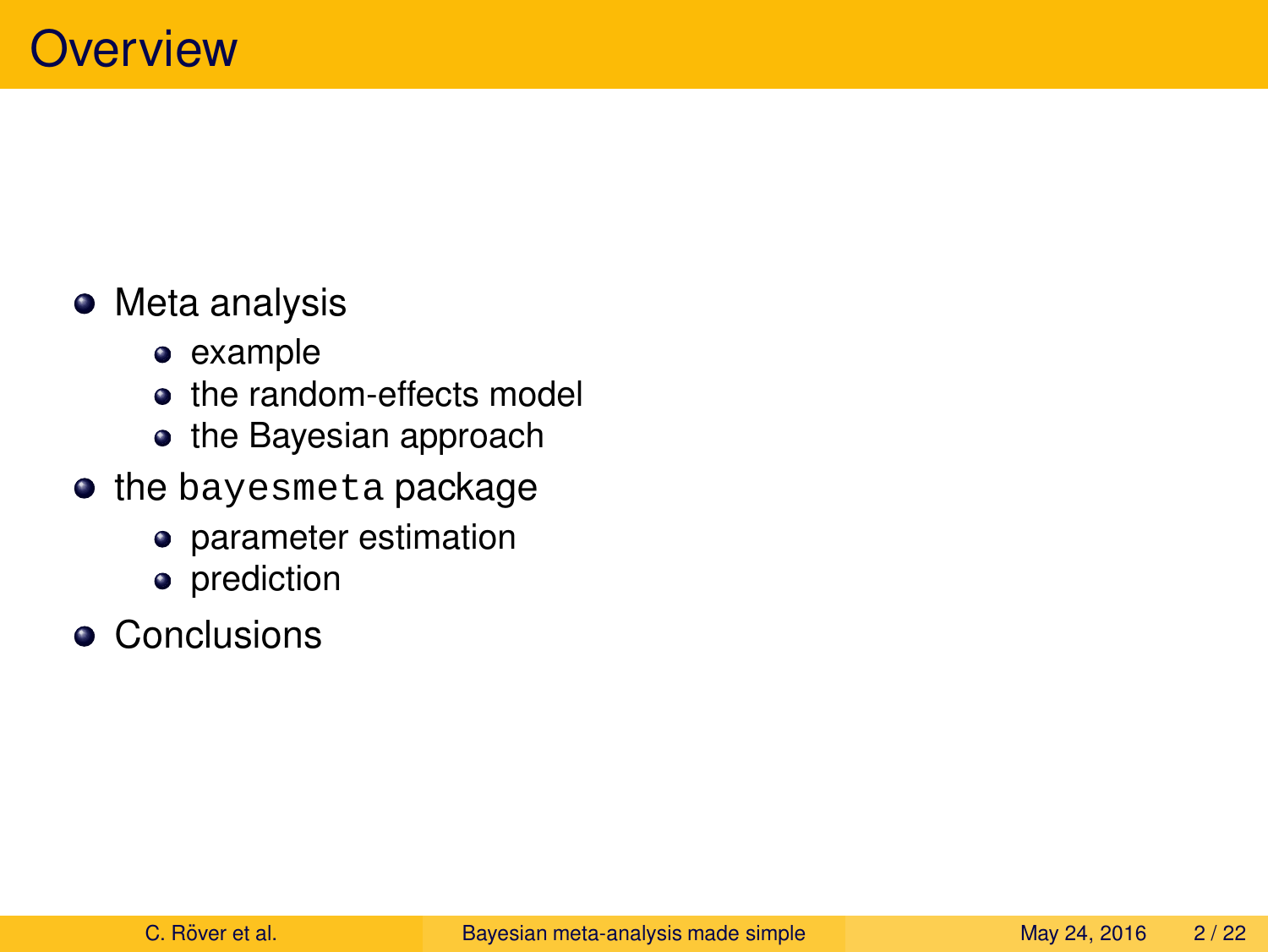#### **Steroid−resistant graft rejection (Crins et al., 2014)**



C. Röver et al. The [Bayesian meta-analysis made simple](#page-0-0) May 24, 2016 3/22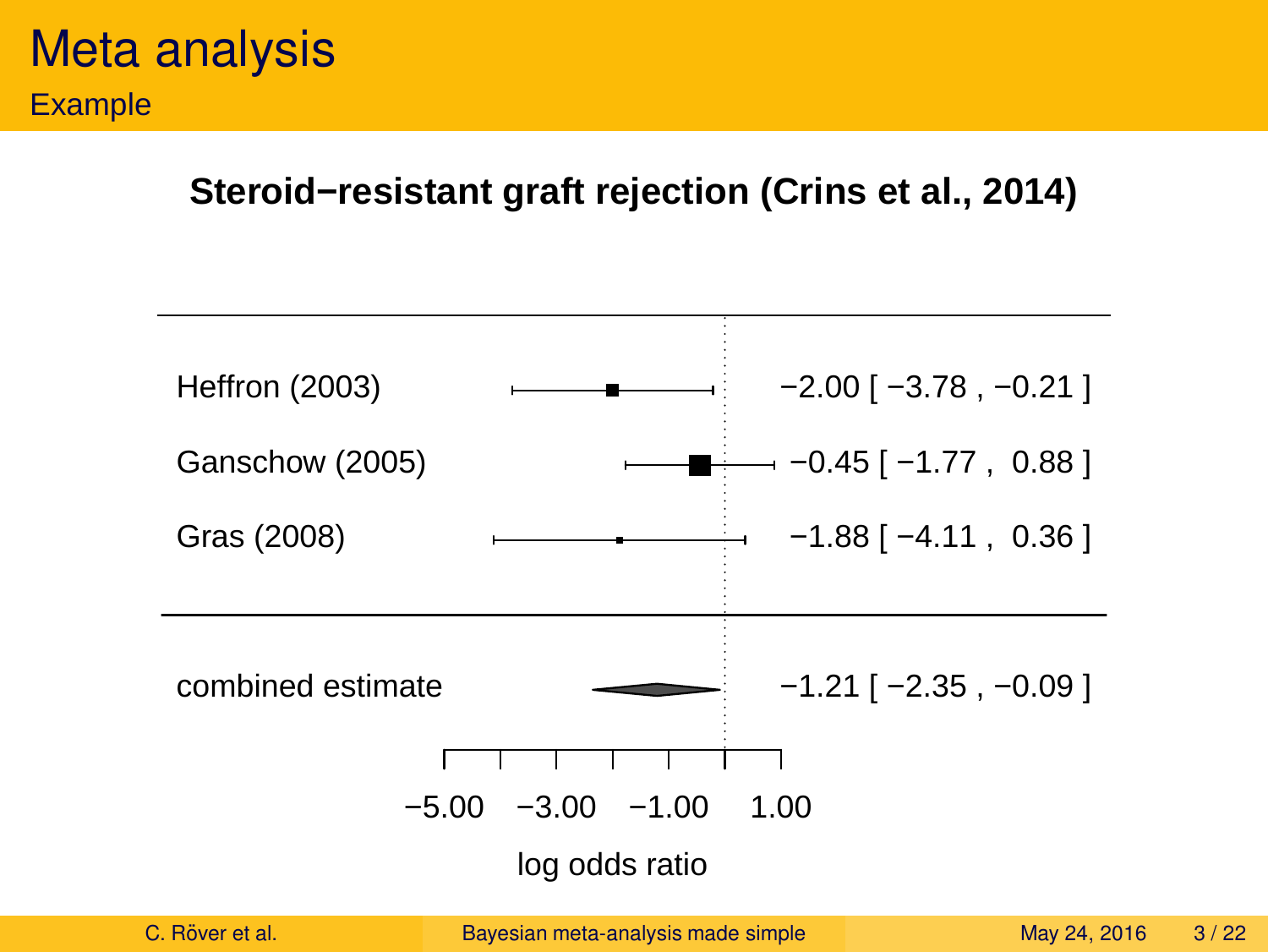## Meta analysis

The random effects model

assume1,<sup>2</sup> :

$$
y_i \sim \text{Normal}(\theta_i, s_i^2), \qquad \theta_i \sim \text{Normal}(\mu, \tau^2)
$$

$$
\Rightarrow y_i \sim \text{Normal}(\mu, s_i^2 + \tau^2)
$$

• model components:

Data:

- $\bullet$  estimates  $v_i$
- $\bullet$  standard errors  $s_i$

Parameters:

- true parameter value  $\mu$
- heterogeneity  $\tau$

C. Röver et al. The [Bayesian meta-analysis made simple](#page-0-0) May 24, 2016 4/22

<sup>1&</sup>lt;br>L. V. Hedges, I. Olkin. Statistical methods for meta-analysis. Academic Press, 1985.

<sup>2&</sup>lt;br><sup>2</sup> J. Hartung, G. Knapp, B. K. Sinha. Statistical meta-analysis with applications. Wiley, 2008.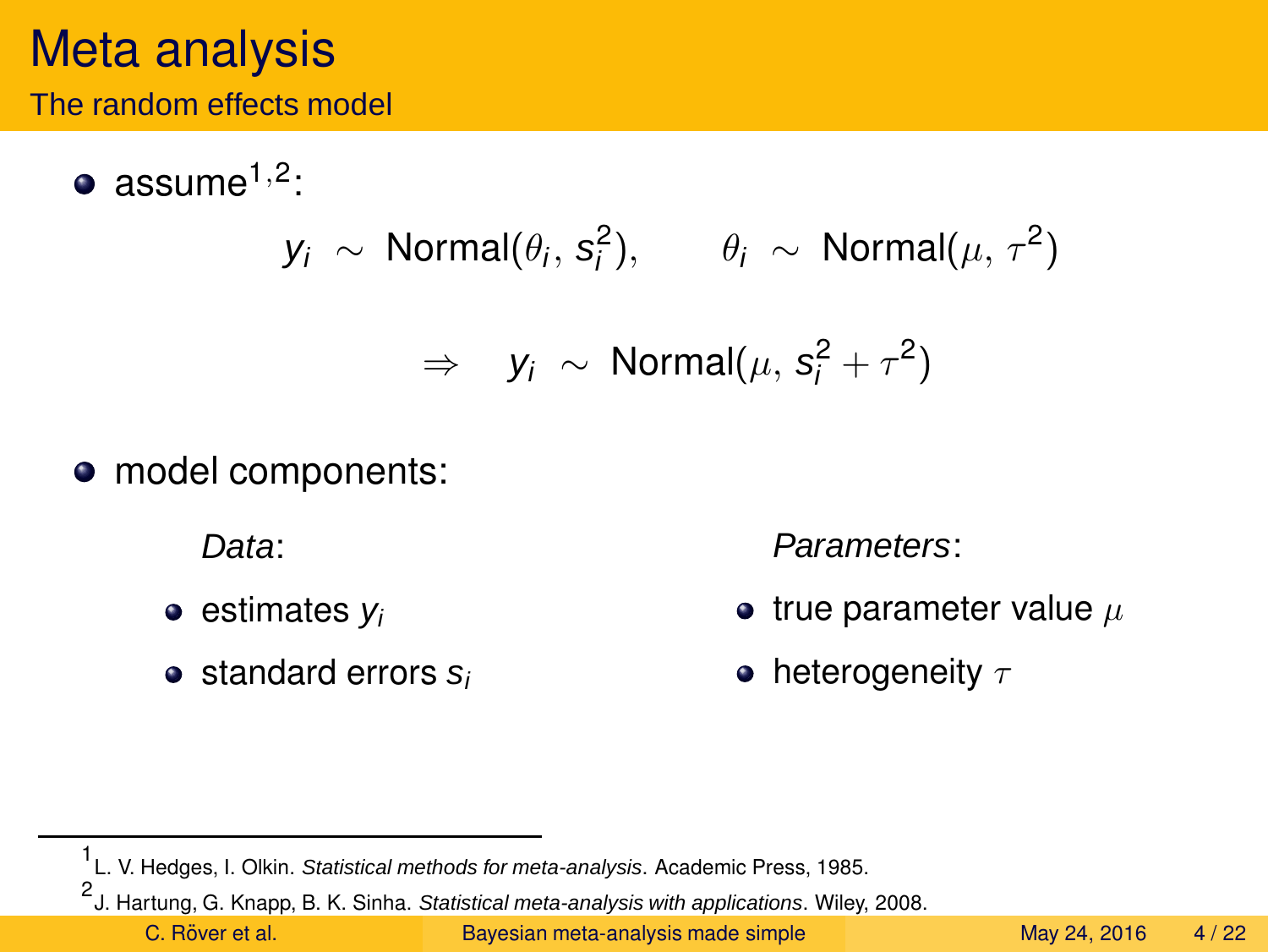## Meta analysis

The random effects model

assume1,<sup>2</sup> :

$$
y_i \sim \text{Normal}(\theta_i, s_i^2), \qquad \theta_i \sim \text{Normal}(\mu, \tau^2)
$$

$$
\Rightarrow y_i \sim \text{Normal}(\mu, s_i^2 + \tau^2)
$$

• model components:

 $\bullet$  estimates  $v_i$ 

 $\bullet$  standard errors  $s_i$ 

Data:

Parameters:

- true parameter value  $\mu$ 
	- heterogeneity  $\tau$
- $\bullet$   $\mu \in \mathbb{R}$  of primary interest ("effect")
- $\tau \in \mathbb{R}^+$  nuisance parameter ("between-trial heterogeneity")

C. Röver et al. The [Bayesian meta-analysis made simple](#page-0-0) May 24, 2016 4/22

<sup>1&</sup>lt;br>L. V. Hedges, I. Olkin. Statistical methods for meta-analysis. Academic Press, 1985.

<sup>2&</sup>lt;br><sup>2</sup> J. Hartung, G. Knapp, B. K. Sinha. Statistical meta-analysis with applications. Wiley, 2008.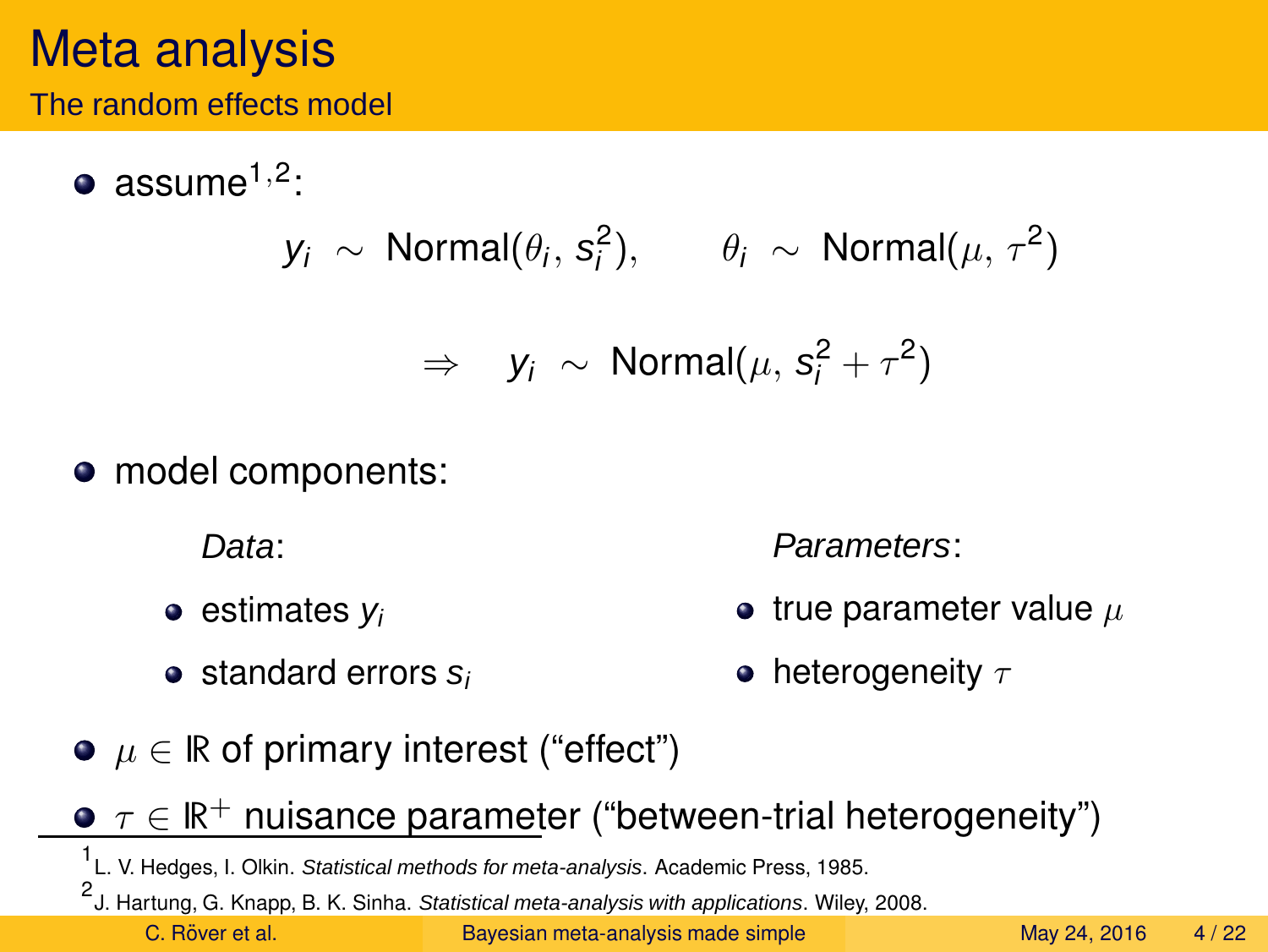- normal-normal hierarchical model (NNHM) applicable for many endpoints
- $\bullet$  follow Bayesian approach here<sup>3</sup>
- $\bullet$  suitable also for few studies (small k)
- consideration of prior information
- propagation of uncertainty
- straightforward interpretation
- computationally more involved, usually done via simulation (MCMC, BUGS)

<sup>3&</sup>lt;br><sup>3</sup>A. J. Sutton, K. R. Abrams. *Bayesian methods in meta-analysis and evidence synthesis*. Statistical Methods in Medical Research, 10(4):277, 2001.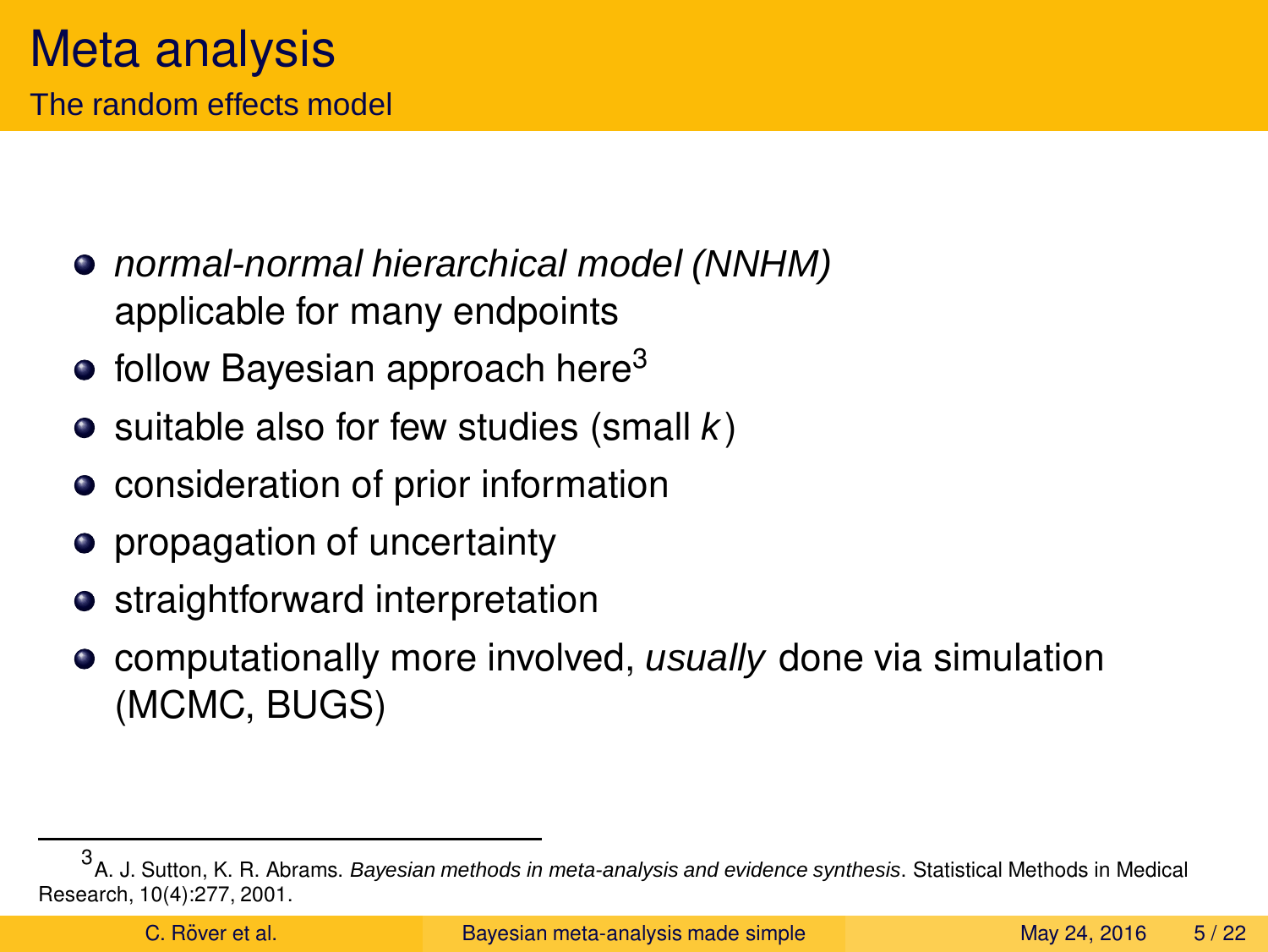# Meta analysis

Prior, posterior

- have:
	- likelihood  $p(\vec{y}, \vec{\sigma} | \mu, \tau)$
	- prior density  $p(\mu, \tau) = p(\mu) \times p(\tau)$
- note:
	- Normal likelihood
	- Normal or (improper) uniform  $p(\mu)$
	- $p(\mu)$  and  $p(\tau)$  independent
- **•** posterior  $p(\mu, \tau | \vec{y}, \vec{\sigma}) \propto p(\vec{y}, \vec{\sigma} | \mu, \tau) \times p(\mu, \tau)$
- integrate out marginal posteriors
	- effect  $p(\mu \,|\, \vec{y}, \vec{\sigma}) ~=~ \int p(\mu, \tau \,|\, \vec{y}, \vec{\sigma})\, \text{d}\tau$
	- heterogeneity  $\bm{\mathsf{p}}(\tau \, | \, \vec{\mathsf{y}}, \vec{\sigma}) \ = \ \int \bm{\mathsf{p}}(\mu, \tau \, | \, \vec{\mathsf{y}}, \vec{\sigma}) \, \mathsf{d} \mu$
- inference: marginal distributions, posterior expectations, medians, quantiles,. . .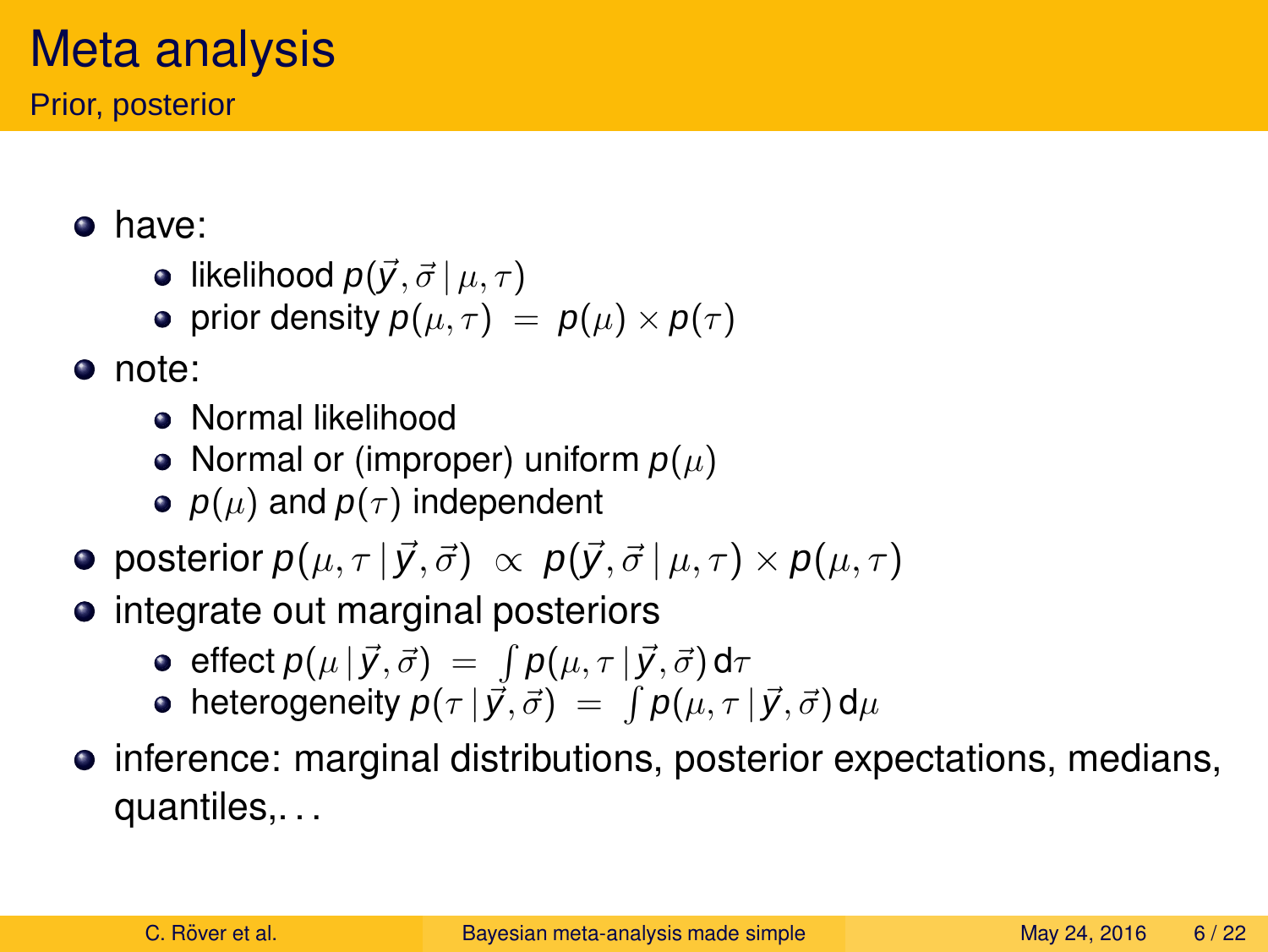Semi-analytical implementation

- integrals in NNHM may be solved semi-analytically
	- heterogeneity posterior  $(\tau)$ : analytical
	- $\bullet$  effect posterior ( $\mu$ ): conditionally normal  $\Rightarrow$  marginal = normal mixture
	- approximation via finite number of mixture components<sup>4</sup>
- **method is implemented in bayesmeta R package<sup>5</sup>**
- **•** provides direct access to posterior densities, cumulative distribution functions, quantiles,. . .
- numerical accuracy is under control

<sup>&</sup>lt;sup>4</sup> C. Röver, T. Friede. Discrete approximation of a mixture distribution via restricted divergence. arXiv preprint 1602.04060 (<http://arxiv.org/abs/1602.04060>)

<sup>5</sup> <http://cran.r-project.org/package=bayesmeta>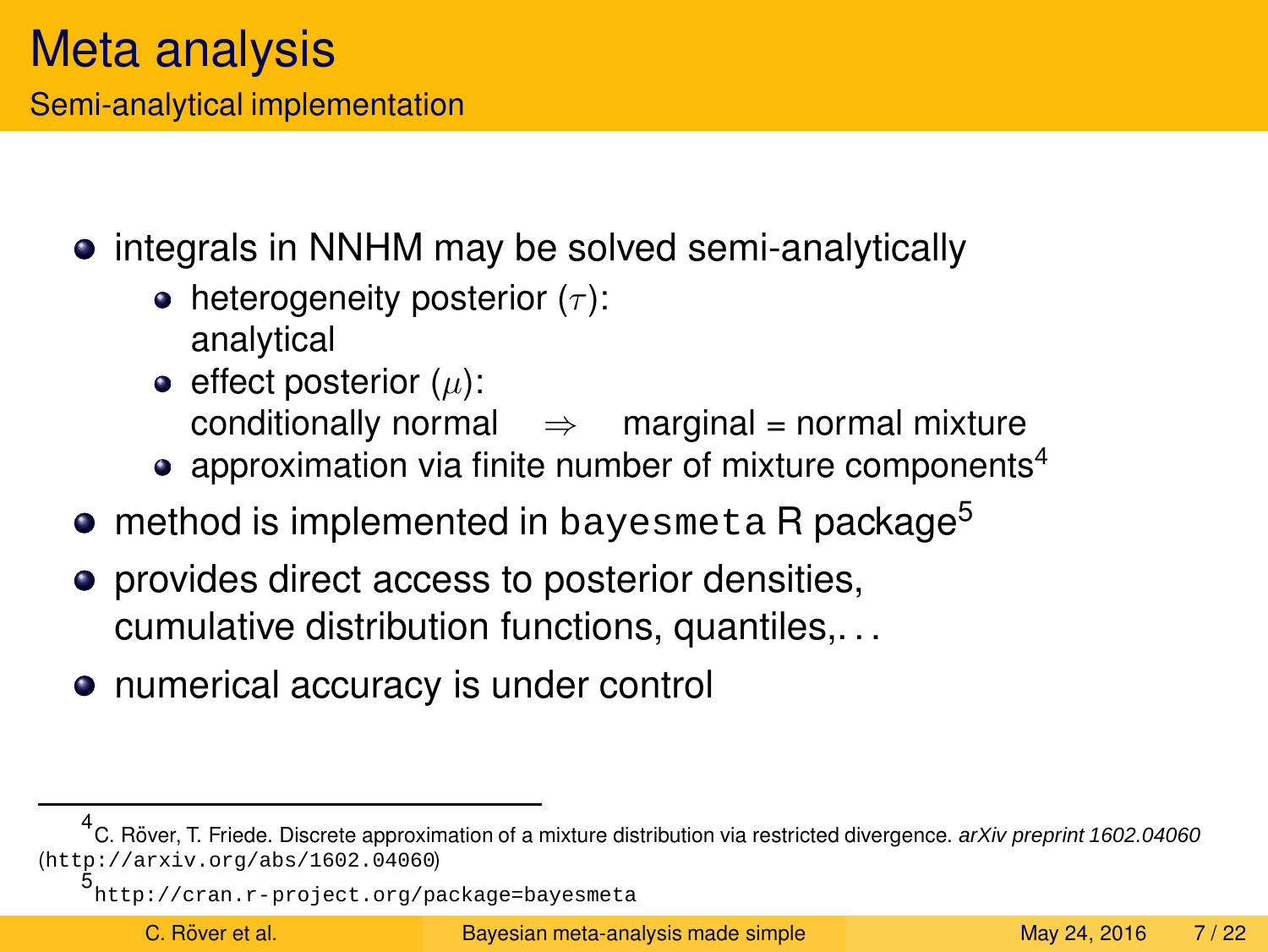previously investigated general performance and compared to common frequentist methods (bias, coverage,  $. . .$ )<sup>6</sup>



<sup>6</sup> T. Friede, C. Röver, S. Wandel, B. Neuenschwander. Meta-analysis of few small studies in orphan diseases. *Research* Synthesis Methods (in press; <http://arxiv.org/abs/1601.06533>).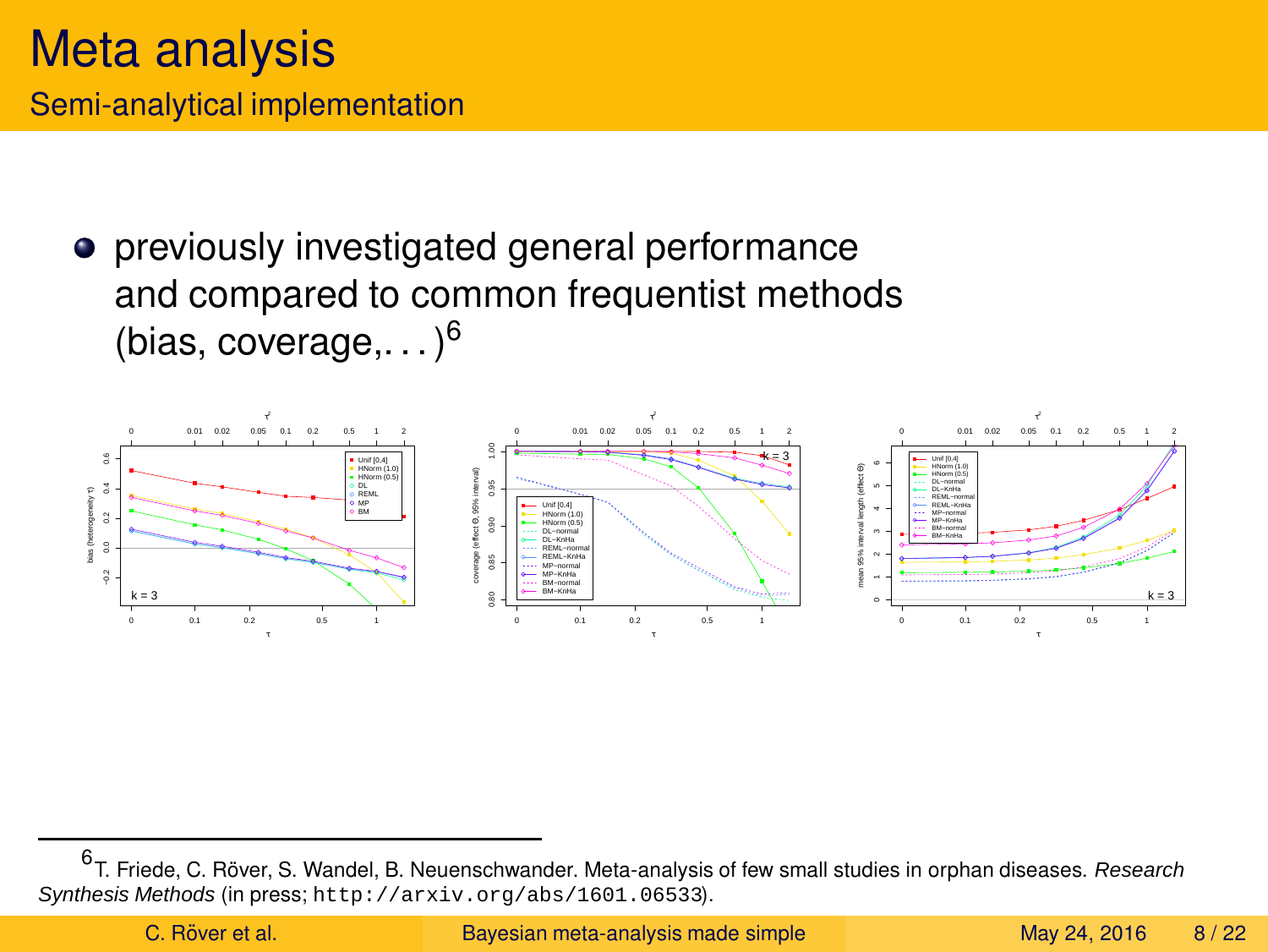**•** previously investigated general performance and compared to common frequentist methods (bias, coverage,  $. . .$ )<sup>6</sup>



how to carry out analysis in practice?  $\bullet$ 

<sup>6</sup> T. Friede, C. Röver, S. Wandel, B. Neuenschwander. Meta-analysis of few small studies in orphan diseases. *Research* Synthesis Methods (in press; <http://arxiv.org/abs/1601.06533>).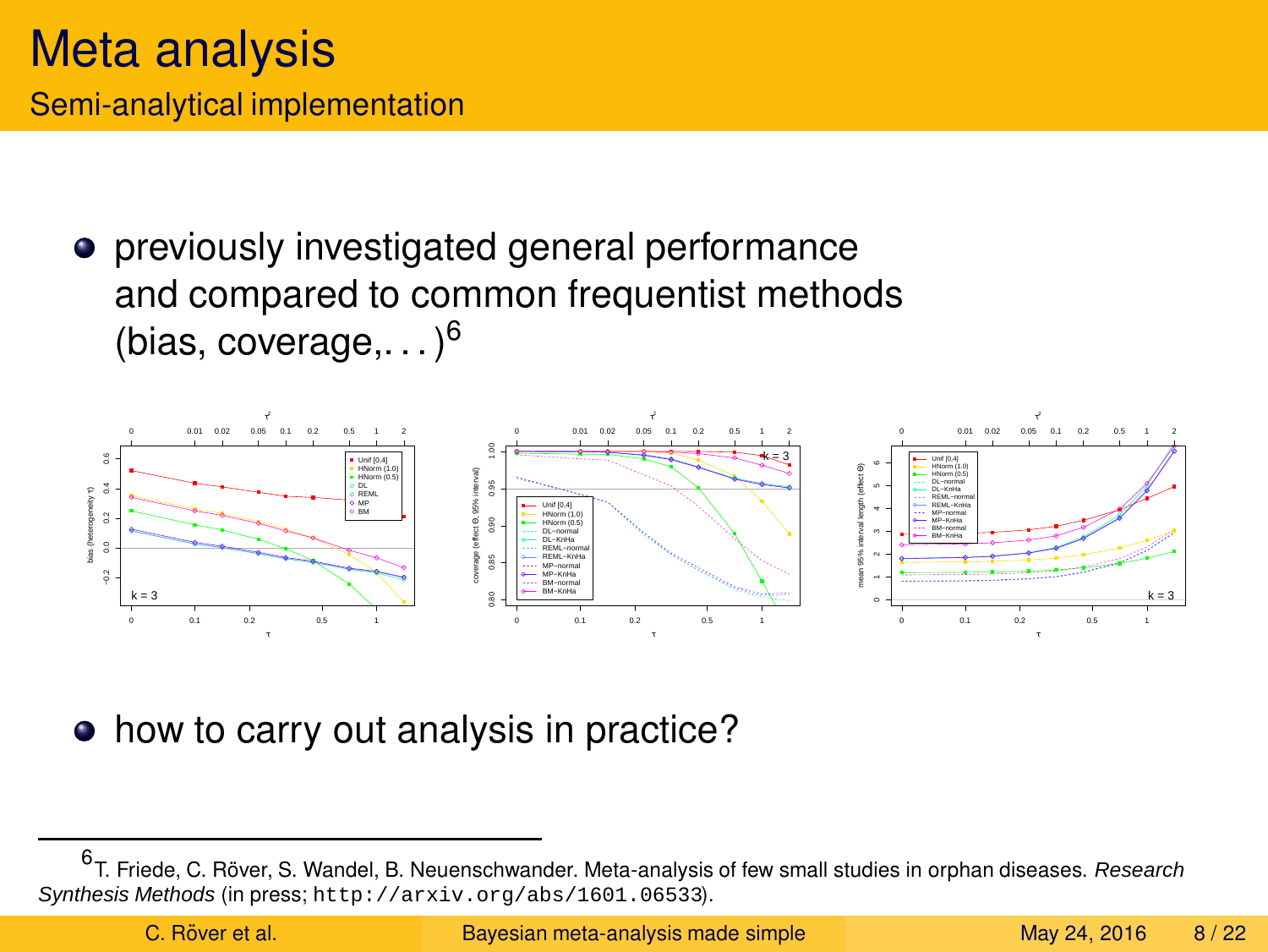## Example Crins et al. (2014) data

Example data set: studies on steroid-resistant graft rejection in pediatric liver transplantation<sup>7</sup>.

 $k = 3$  estimates (log-ORs) and standard errors

|                       | treatment      | control        | effect size (log-OR) |                       |
|-----------------------|----------------|----------------|----------------------|-----------------------|
| study                 | (events/total) | (events/total) | estimate $(v_i)$     | std.err. $(\sigma_i)$ |
| <b>Heffron (2003)</b> | 2/61           | 4/20           | $-1.998$             | 0.911                 |
| Ganschow (2005)       | 4 / 54         | 6/54           | $-0.446$             | 0.676                 |
| Gras (2008)           | /50            | 4/34           | $-1.877$             | 1.142                 |

<sup>7</sup> N.D. Crins et al. Interleukin-2 receptor antagonists for pediatric liver transplant recipients: A systematic review and meta-analysis of controlled studies. Pediatric Transplantation 18(8):839–850, 2014.

<sup>8&</sup>lt;br><sup>8</sup> R.M. Turner et al. Predicting the extent of heterogeneity in meta-analysis, using empirical data from the Cochrane Database of Systematic Reviews. International Journal of Epidemiology 41(3):818–827, 2012.

E. Kontopantelis et al. A re-analysis of the Cochrane Library data: The dangers of unobserved heterogeneity in meta-analyses. PLoS ONE 8(7):e69930, 2013.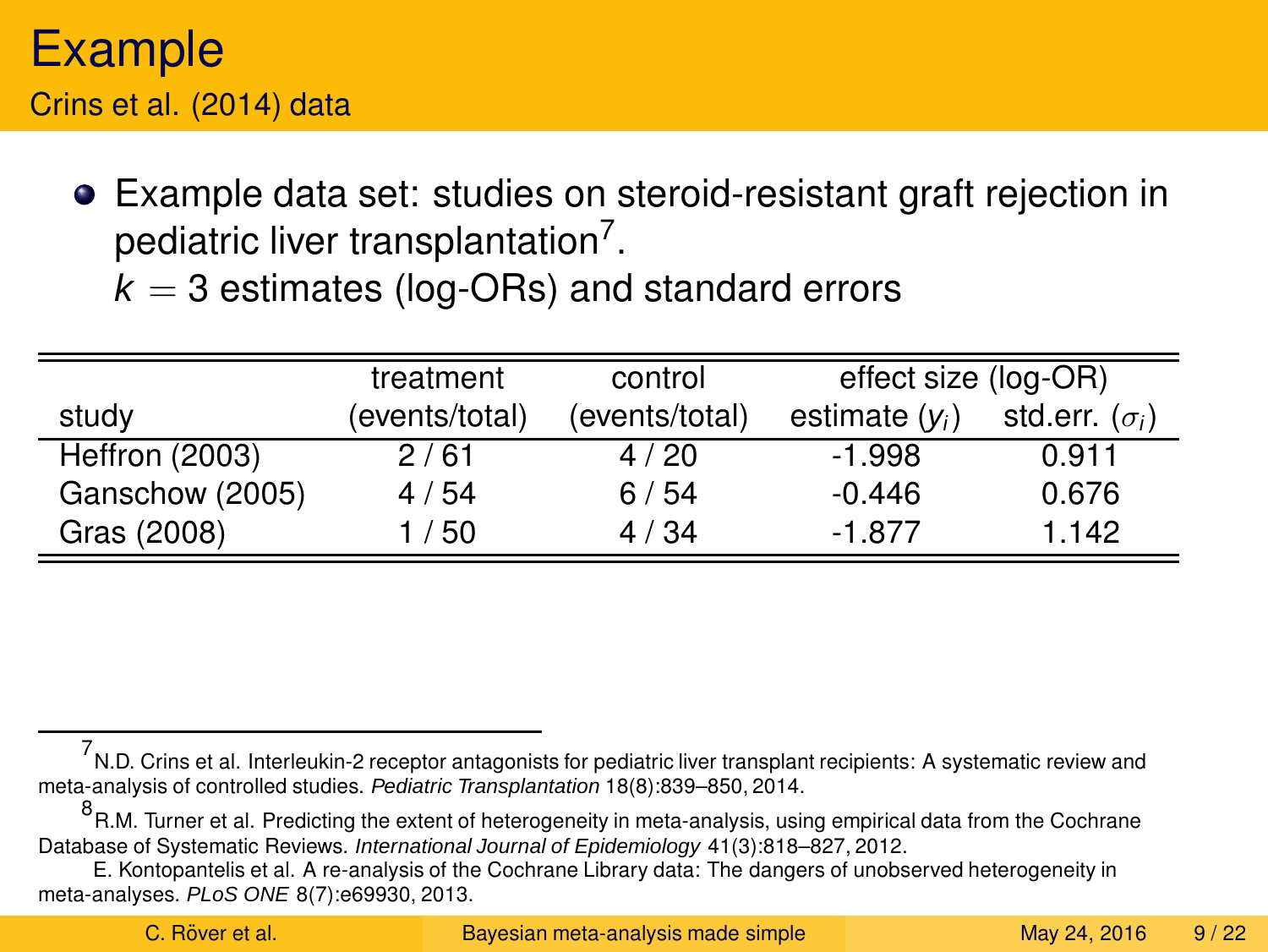## Example Crins et al. (2014) data

Example data set: studies on steroid-resistant graft rejection in pediatric liver transplantation<sup>7</sup>.

 $k = 3$  estimates (log-ORs) and standard errors

|                       | treatment      | control        | effect size (log-OR) |                       |
|-----------------------|----------------|----------------|----------------------|-----------------------|
| study                 | (events/total) | (events/total) | estimate $(y_i)$     | std.err. $(\sigma_i)$ |
| <b>Heffron (2003)</b> | 2/61           | 4/20           | -1.998               | 0.911                 |
| Ganschow (2005)       | 4 / 54         | 6/54           | $-0.446$             | 0.676                 |
| Gras (2008)           | 1 / 50         | 4/34           | $-1.877$             | 1.142                 |

•  $k = 2$  to 3 studies is a common scenario (*majority* of meta analyses in Cochrane Database<sup>8</sup>)

<sup>7</sup> N.D. Crins et al. Interleukin-2 receptor antagonists for pediatric liver transplant recipients: A systematic review and meta-analysis of controlled studies. Pediatric Transplantation 18(8):839–850, 2014.

<sup>8&</sup>lt;br><sup>8</sup> R.M. Turner et al. Predicting the extent of heterogeneity in meta-analysis, using empirical data from the Cochrane Database of Systematic Reviews. International Journal of Epidemiology 41(3):818–827, 2012.

E. Kontopantelis et al. A re-analysis of the Cochrane Library data: The dangers of unobserved heterogeneity in meta-analyses. PLoS ONE 8(7):e69930, 2013.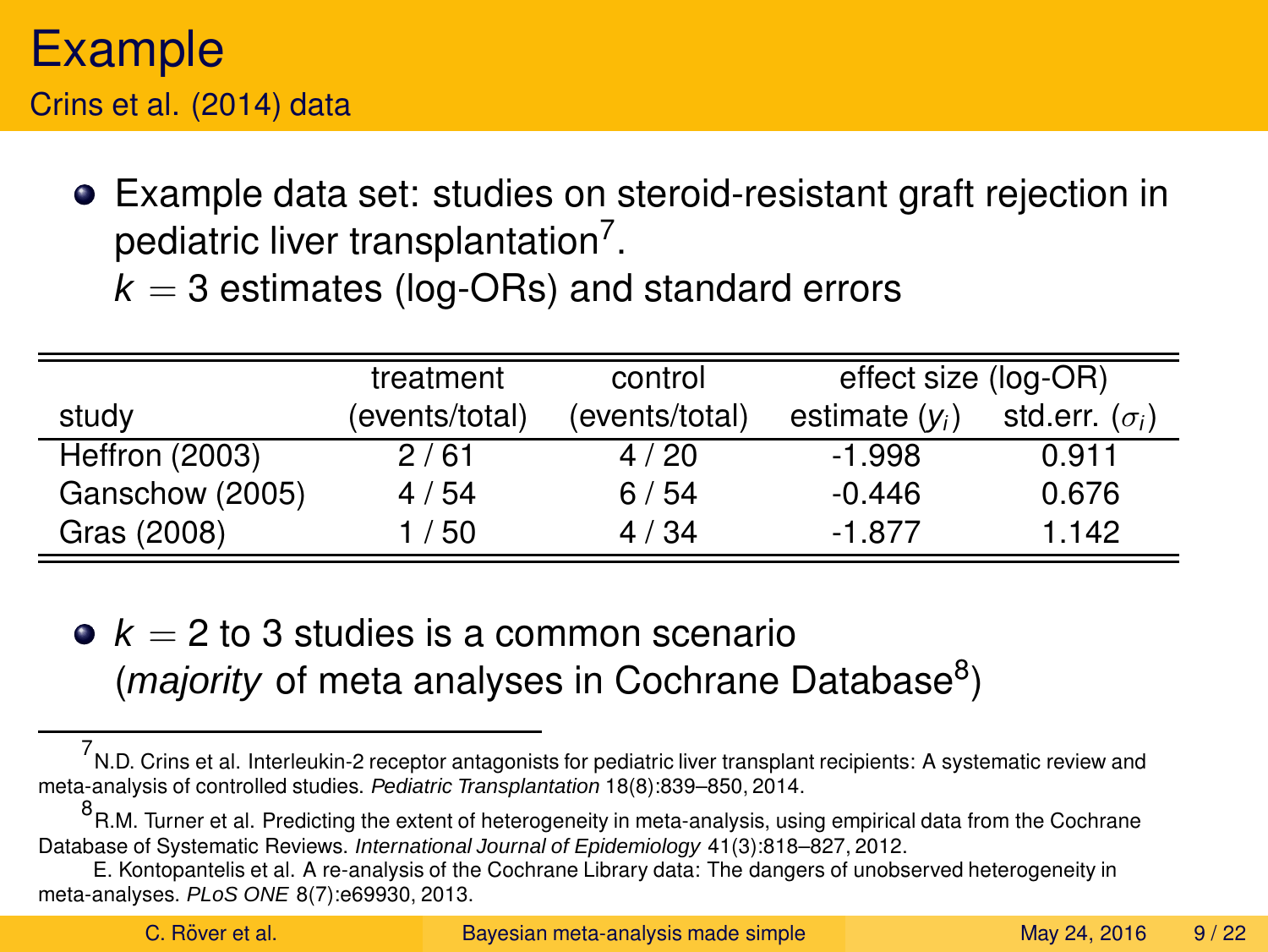#### **Liver transplant example: steroid−resistant rejection**

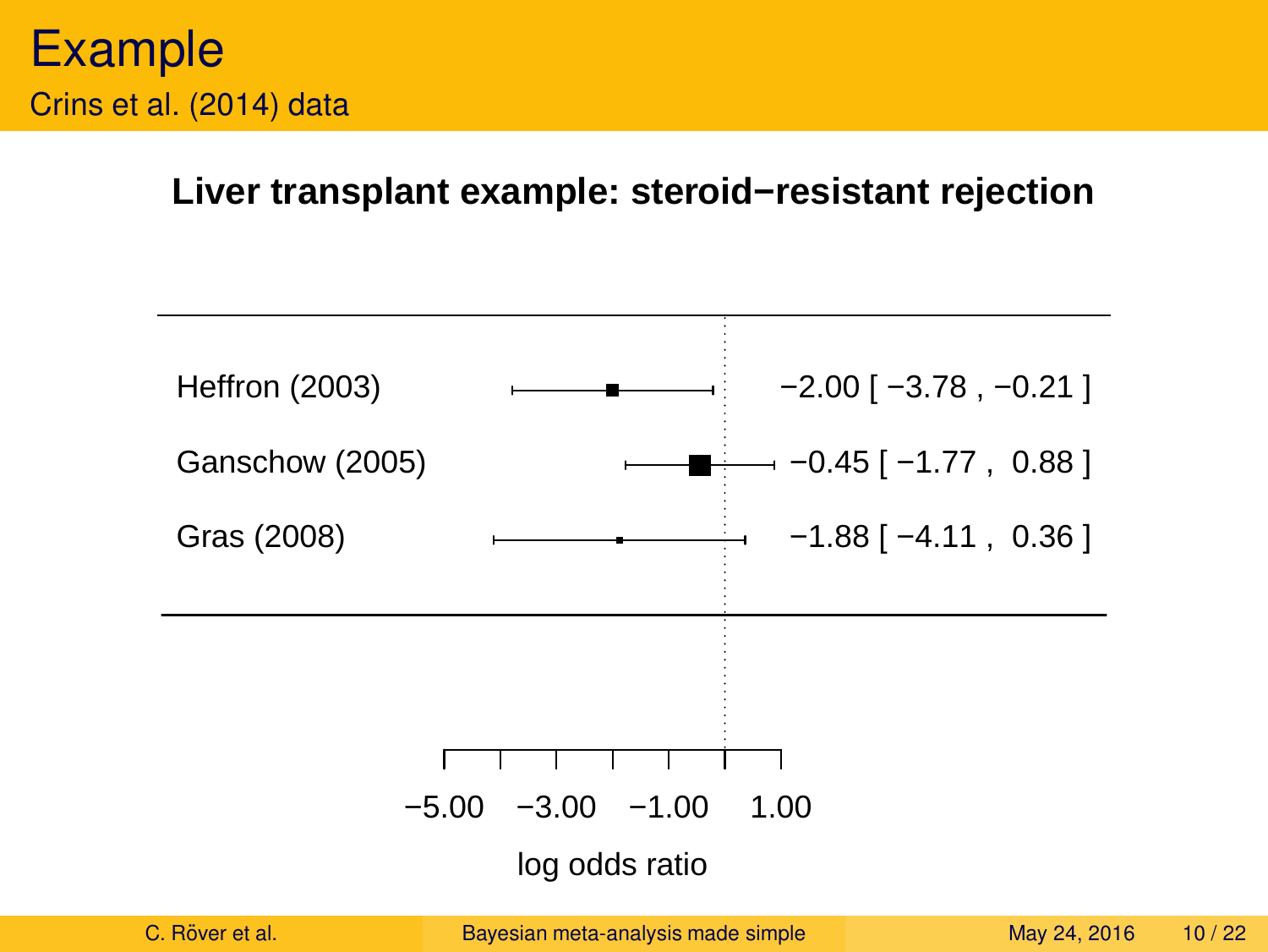- prior specification - two unknowns; for example:
	- effect:  $\mu$  ∼ Normal( $\mu$  = 0,  $\sigma$  = 10) (vague prior)
	- heterogeneity  $\tau \sim$  half-Normal( $\sigma = 0.5$ )

| prior distribution: |  |
|---------------------|--|
|                     |  |

| quantile | heterogeneity $\tau$ | $exp(\tau)$ |
|----------|----------------------|-------------|
| $2.5\%$  | 0.016                | 1.016       |
| 50.0%    | 0.337                | 1.401       |
| 97.5%    | 1.121                | 3.067       |

(spans range from homogeneity to "substantial heterogeneity"<sup>9</sup>)

<sup>9&</sup>lt;br><sup>9</sup> D.J. Spiegelhalter, K.R. Abrams, J.P. Myles. *Bayesian approaches to clinical trials and health-care evaluation.* Wiley, 2004.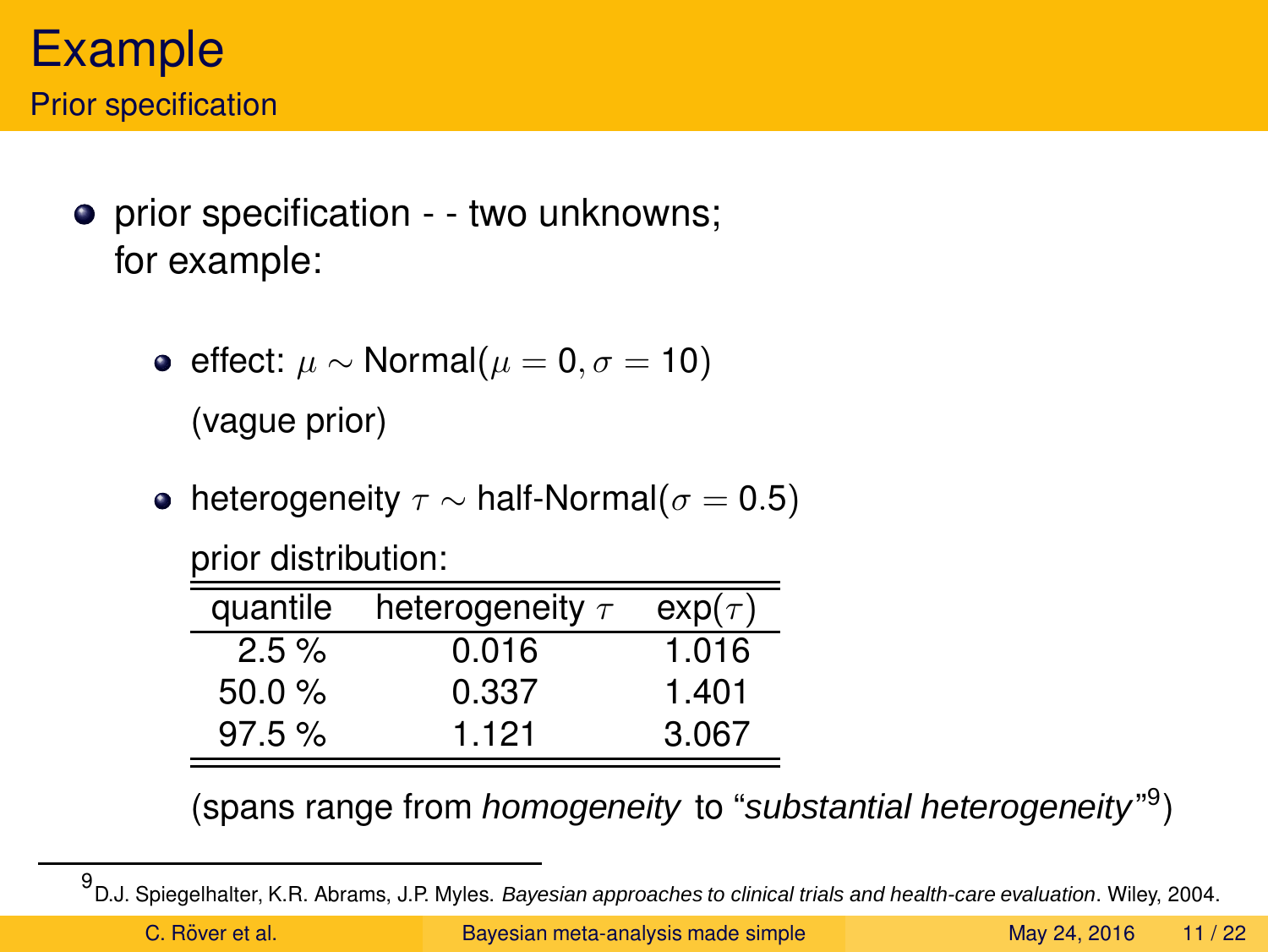### data (counts):

|    | > CrinsEtAl2014[c(1,4,6),c(1,11,12,14,15)] |             |  |    |                                                                 |              |
|----|--------------------------------------------|-------------|--|----|-----------------------------------------------------------------|--------------|
|    |                                            |             |  |    | publication exp.SRR.events exp.total cont.SRR.events cont.total |              |
|    | 1 Heffron (2003)                           |             |  |    |                                                                 | $20^{\circ}$ |
|    | 4 Ganschow (2005)                          |             |  | 54 | b                                                               | 54           |
| б. |                                            | Gras (2008) |  | 50 |                                                                 | 34           |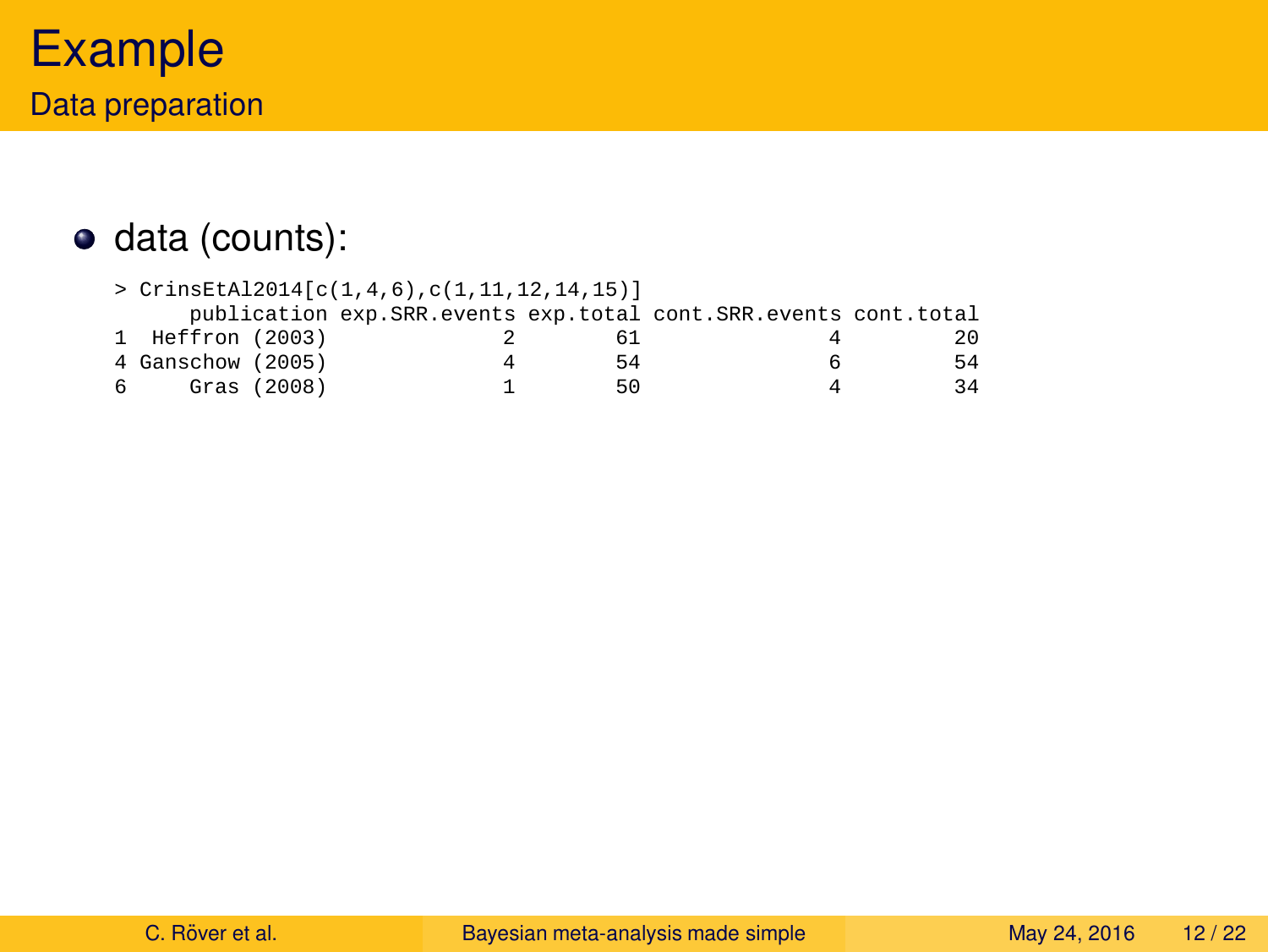## data (counts):

```
> CrinsEtAl2014[c(1,4,6),c(1,11,12,14,15)]
    publication exp.SRR.events exp.total cont.SRR.events cont.total
1 Heffron (2003) 2 61 4 20<br>4 Ganschow (2005) 4 54 6 54
4 Ganschow (2005) 4 54 6 54
6 Gras (2008)
```
### • compute effect sizes (log-ORs):

```
> library("metafor")
> effsize <- escalc(measure="OR",
                   ai=exp.SRR.events, n1i=exp.total,
                   ci=cont.SRR.events, n2i=cont.total,
                   slab=publication, data=CrinsEtAl2014[c(1,4,6),])
> effsize[,c(1,16,17)]
     publication yi vi
1 Heffron (2003) -1.9981 0.8294
2 Ganschow (2005) -0.4463 0.4575
3 Gras (2008) -1.8769 1.3037
```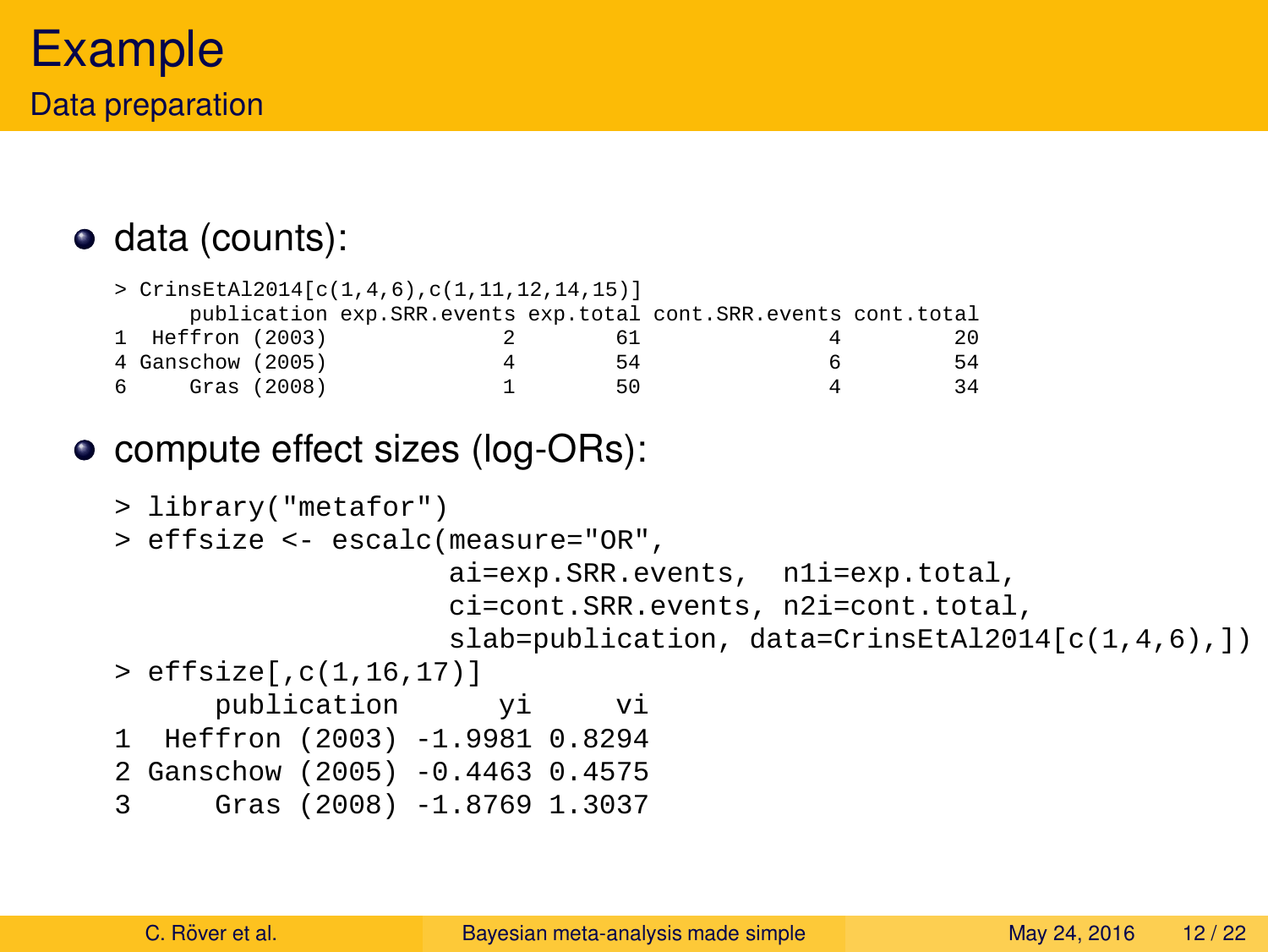### **·** perform analysis:

- > library("bayesmeta")
- > bm01 <- bayesmeta(effsize,

```
mu.prior.mean=0.0, mu.prior.sd=10.0,
tau = function(x){dhalfnormal(x, scale=0.5)})
```
(specify effect prior via moments, heterogeneity prior via density)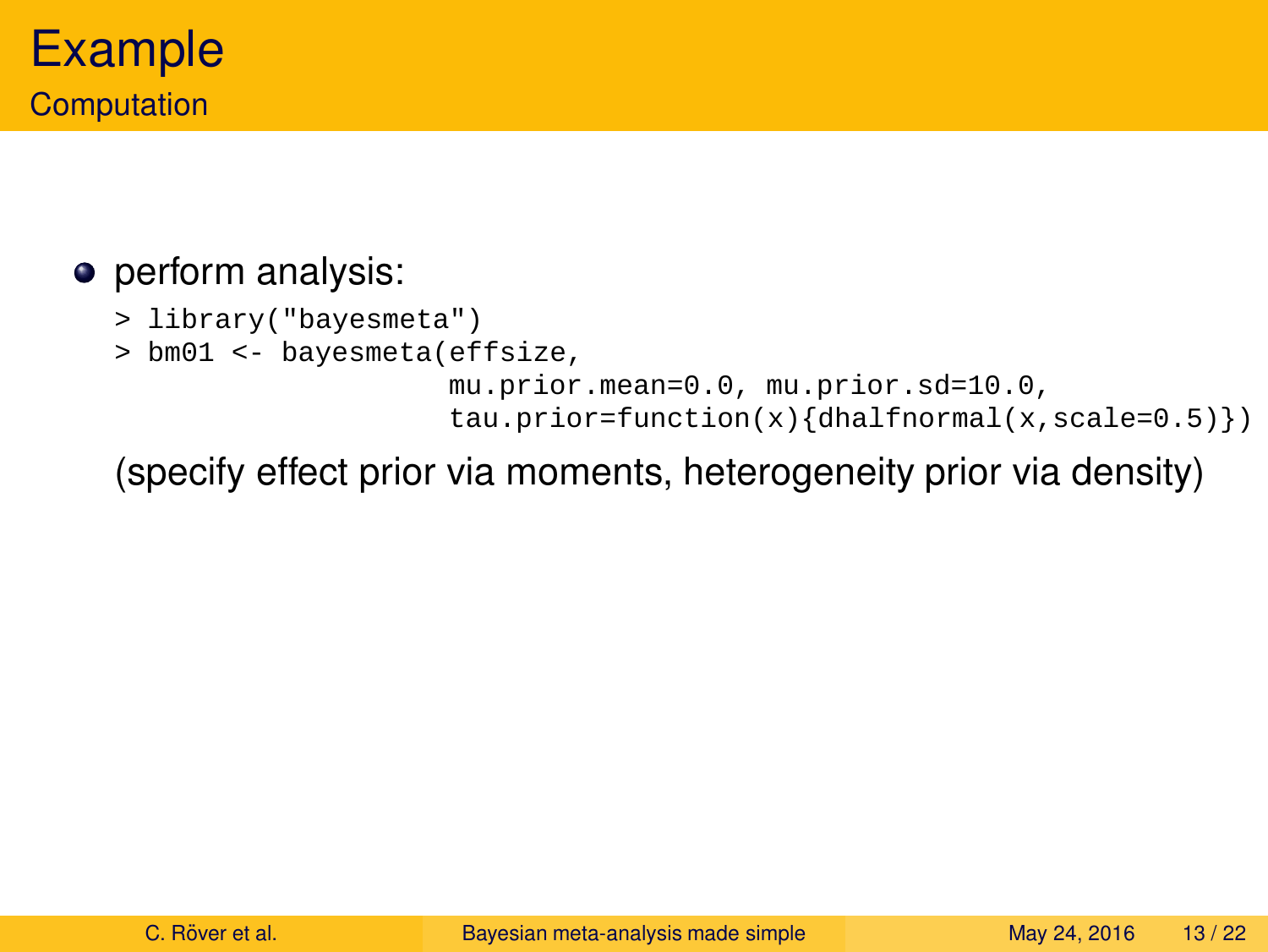### • perform analysis:

- > library("bayesmeta")
- > bm01 <- bayesmeta(effsize,

```
mu.prior.mean=0.0, mu.prior.sd=10.0,
tau.prior=function(x){dhalfnormal(x,scale=0.5)})
```
(specify effect prior via moments, heterogeneity prior via density)

 $\bullet$  may also specify data (y, sigma) and labels individually:

```
> bm01 <- bayesmeta(y=as.vector(effsize$yi),
                    sigma=sqrt(effsize$vi),
                    labels=effsize$study,
                    mu.prior.mean=0.0, mu.prior.sd=10.0,
                    tau.prior=function(x){dhalfnormal(x,scale=0.5)})
```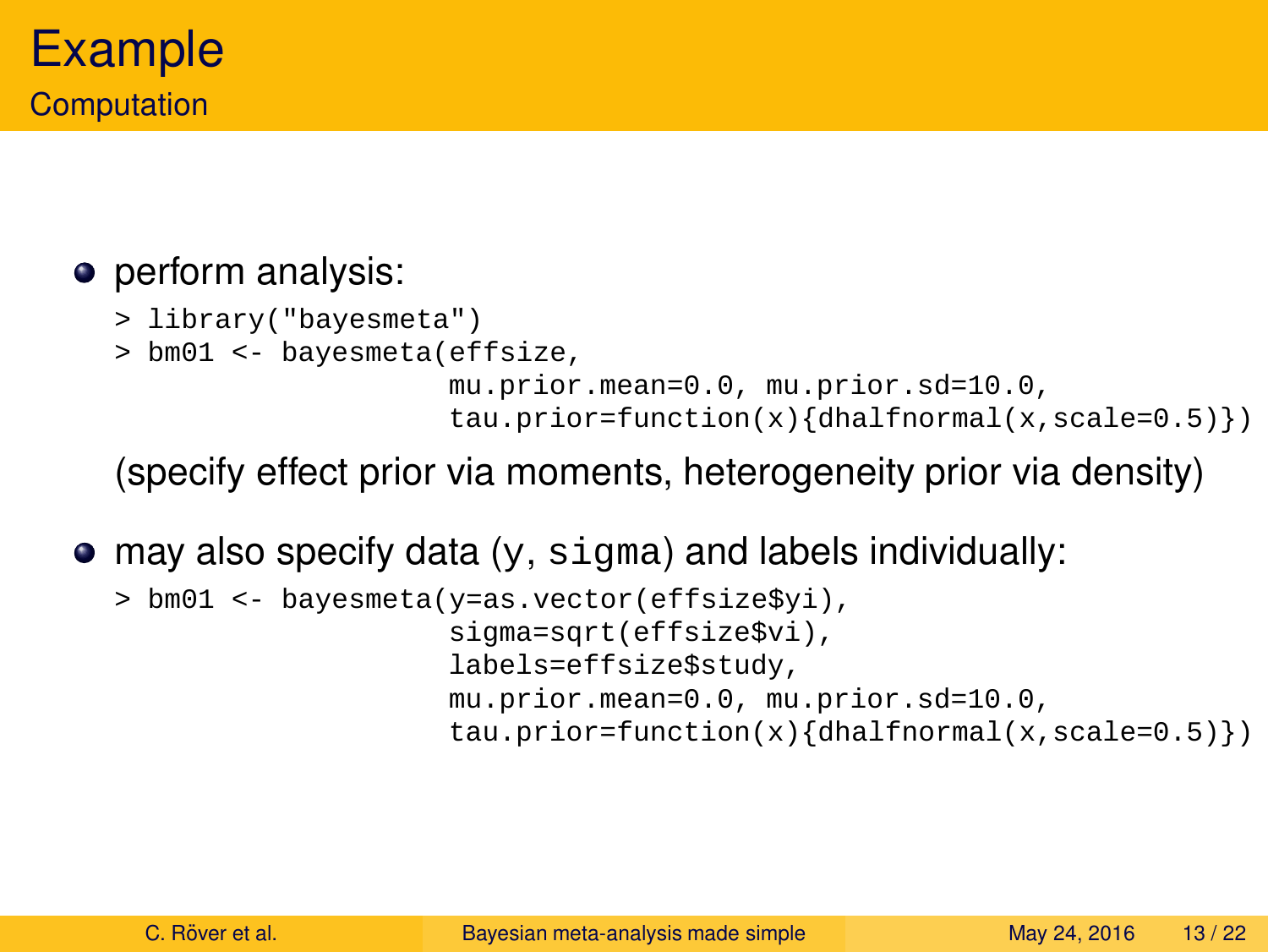#### **Results**

#### print default output:

```
> bm01
 'bayesmeta' object.
3 estimates:
Heffron (2003), Ganschow (2005), Gras (2008)
tau prior:
function(x){dhalfnormal(x,scale=0.5)}
mu prior:
normal(mean=0, sd=10)
ML and MAP estimates:
tau mu
ML joint 1.771042e-04 -1.160107
ML marginal 5.077174e-01 NA
MAP joint 9.862966e-05 -1.157224
MAP marginal 0.000000e+00 -1.194867
marginal posterior summary:
               tau mu
mode 0.0000000 -1.19486744
median 0.3380733 -1.20525311
mean 0.3920815 -1.21188547
sd 0.2881225 0.57387301
95% lower 0.0000000 -2.34756473
95% upper 0.9406362 -0.08617254
```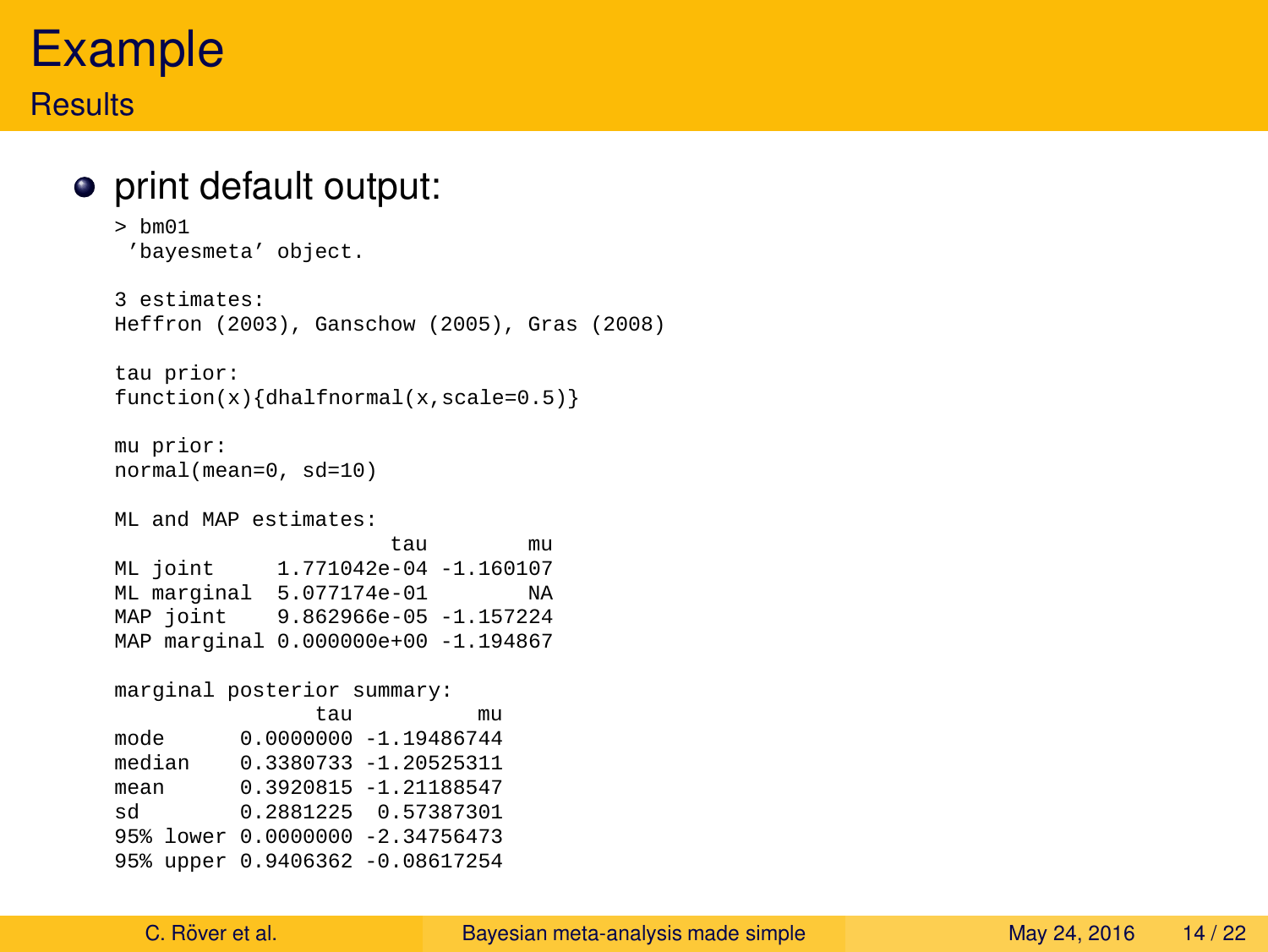- $\bullet$  the bayesmeta() function returns the main result (current example: stored in "bm01" object).
- **O** list object; elements:
	- **...** \$dposterior: posterior density function ( $\mu$ ,  $\tau$  or joint)
	- ...\$pposterior, ...\$qposterior: cumulative distribution function, quantile function
	- **...** \$post.interval: function to determine credibility intervals
	- ... \$ summary: table of essential summary statistics
	- $\bullet$  ...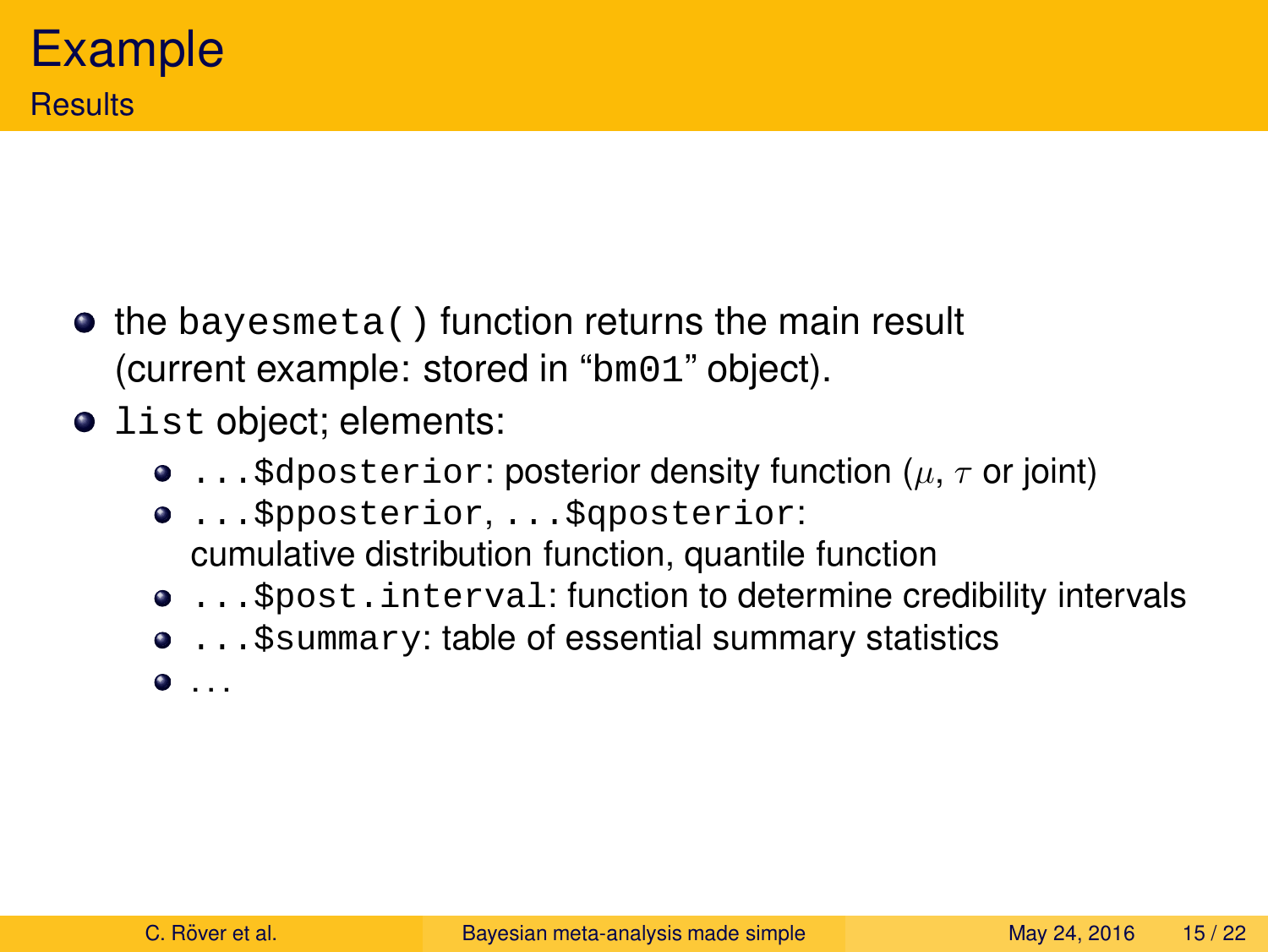#### **Results**

#### $\bullet$  show posterior density of effect  $\mu$ :

```
mu <- seq(from=-3, to=1, length=100)
plot(mu, bm01$dposterior(mu=mu), type="l",
     col="blue", xlab="effect (log-OR)", ylab="probability density")
```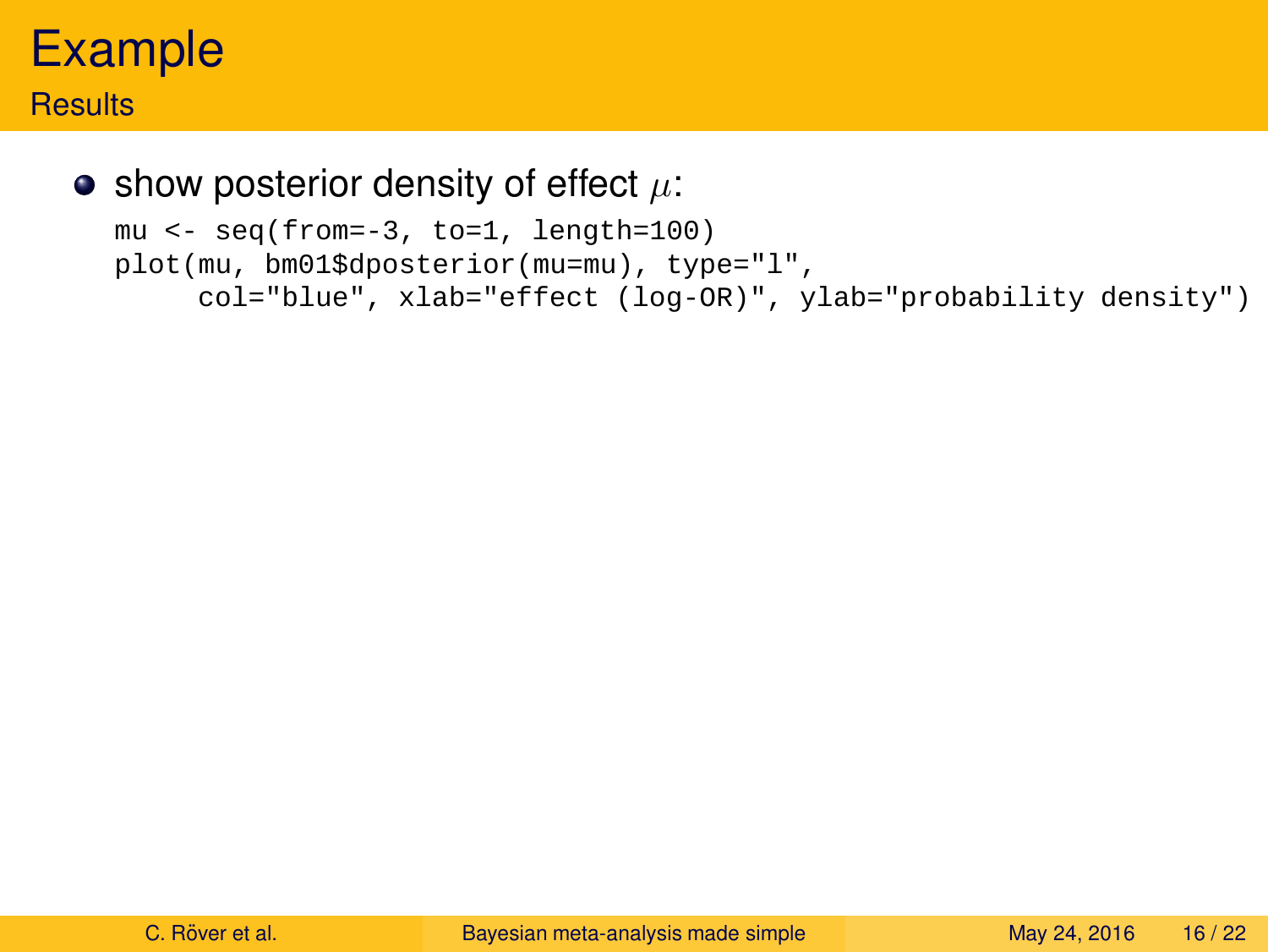#### **Results**

 $\bullet$  show posterior density of effect  $\mu$ :

```
mu <- seq(from=-3, to=1, length=100)
plot(mu, bm01$dposterior(mu=mu), type="l",
     col="blue", xlab="effect (log-OR)", ylab="probability density")
```
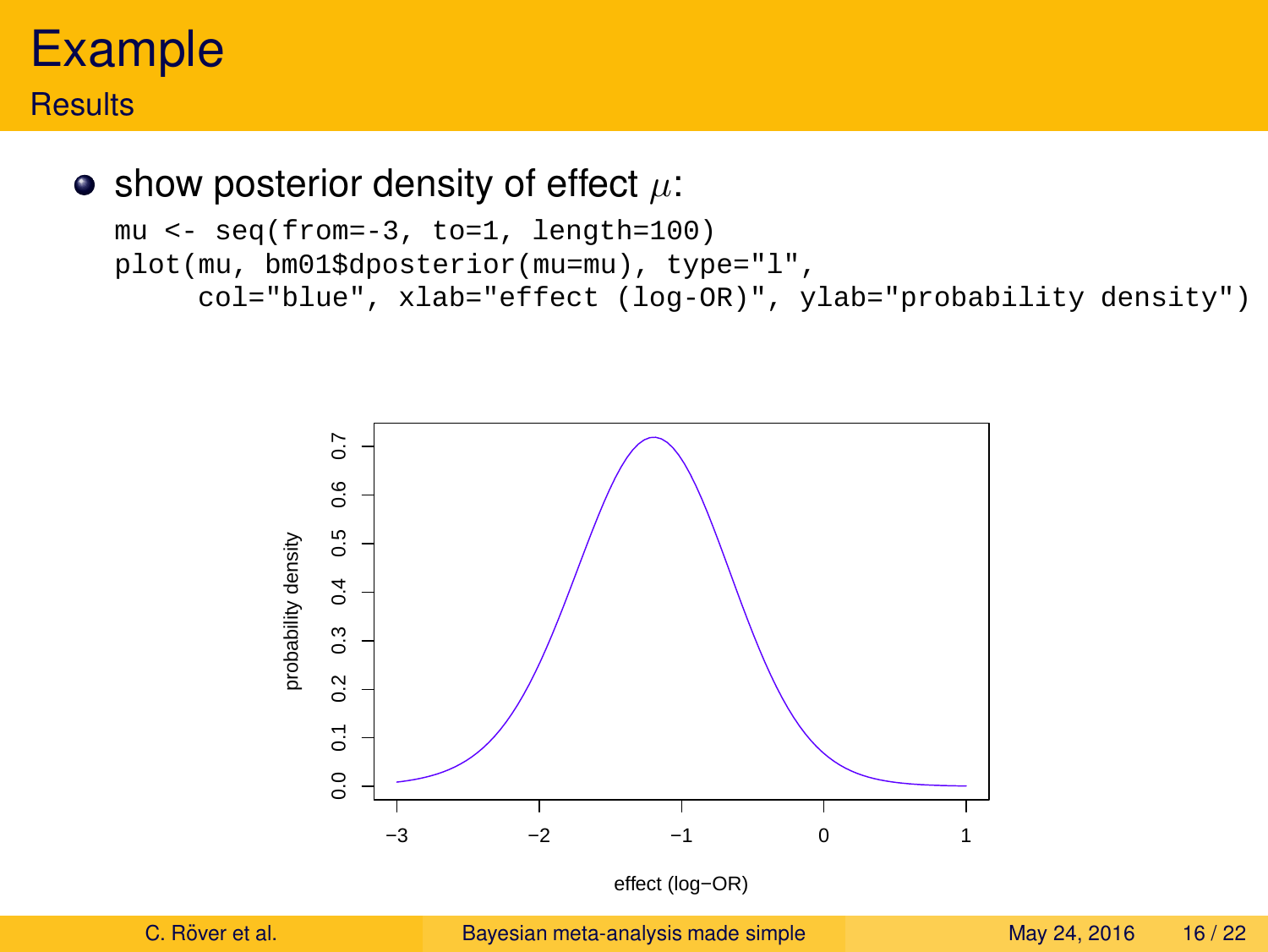#### **Results**

 $\bullet$  show posterior density of effect  $\mu$ :

```
mu <- seq(from=-3, to=1, length=100)
plot(mu, bm01$dposterior(mu=mu), type="l",
     col="blue", xlab="effect (log-OR)", ylab="probability density")
```

```
lines(mu, bm01$dprior(mu=mu), lty="dashed", col= "blue")
abline(h=0, v=0)
```


effect (log−OR)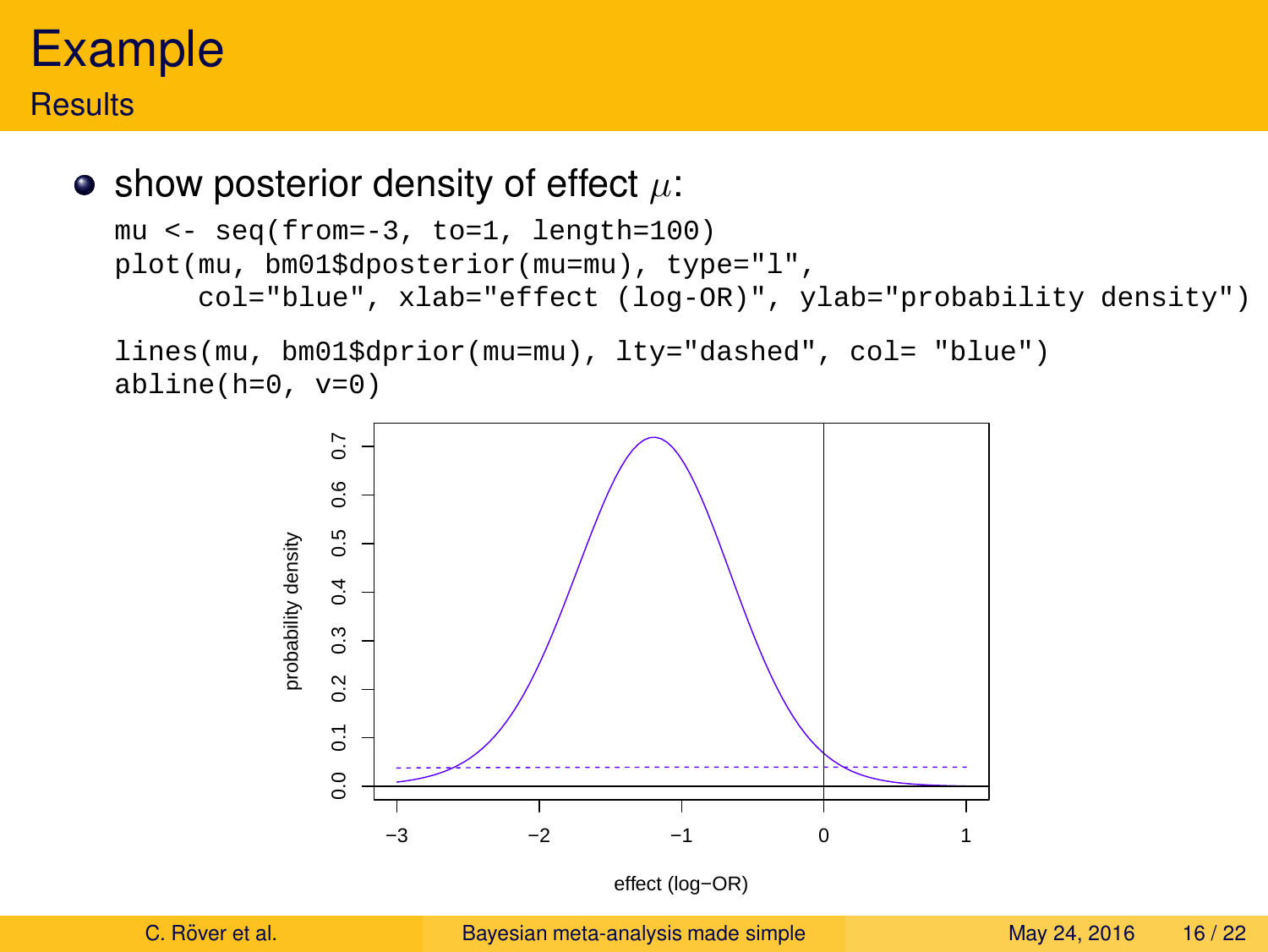

what is the probability of a beneficial effect (P $(\mu\leq 0)$ )?  $\rightarrow$  evaluate cumulative distribution function: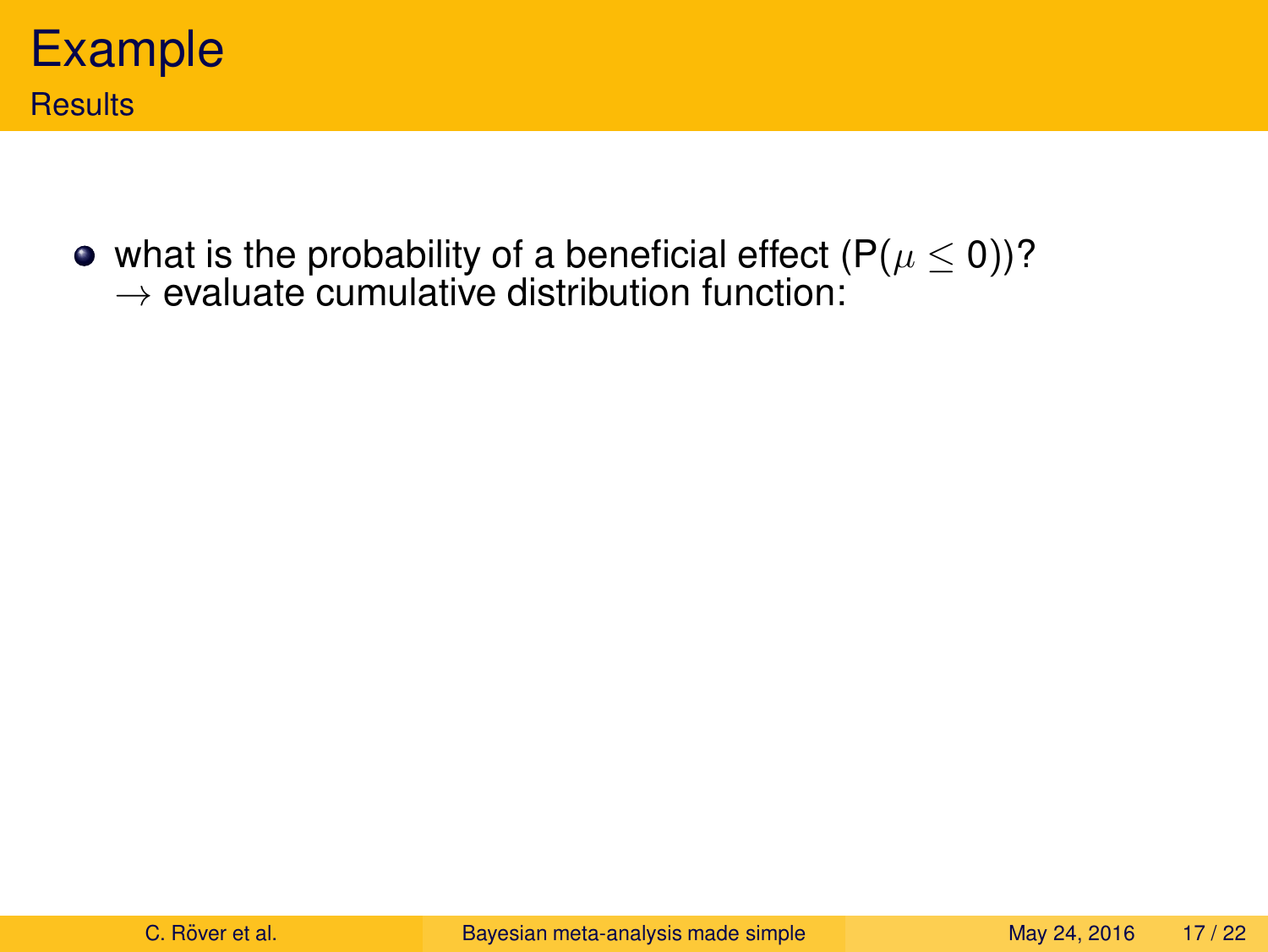

• what is the probability of a beneficial effect  $(P(\mu \le 0))^2$  $\rightarrow$  evaluate cumulative distribution function:

```
> bm01$pposterior(mu=0)
```
[1] 0.9833152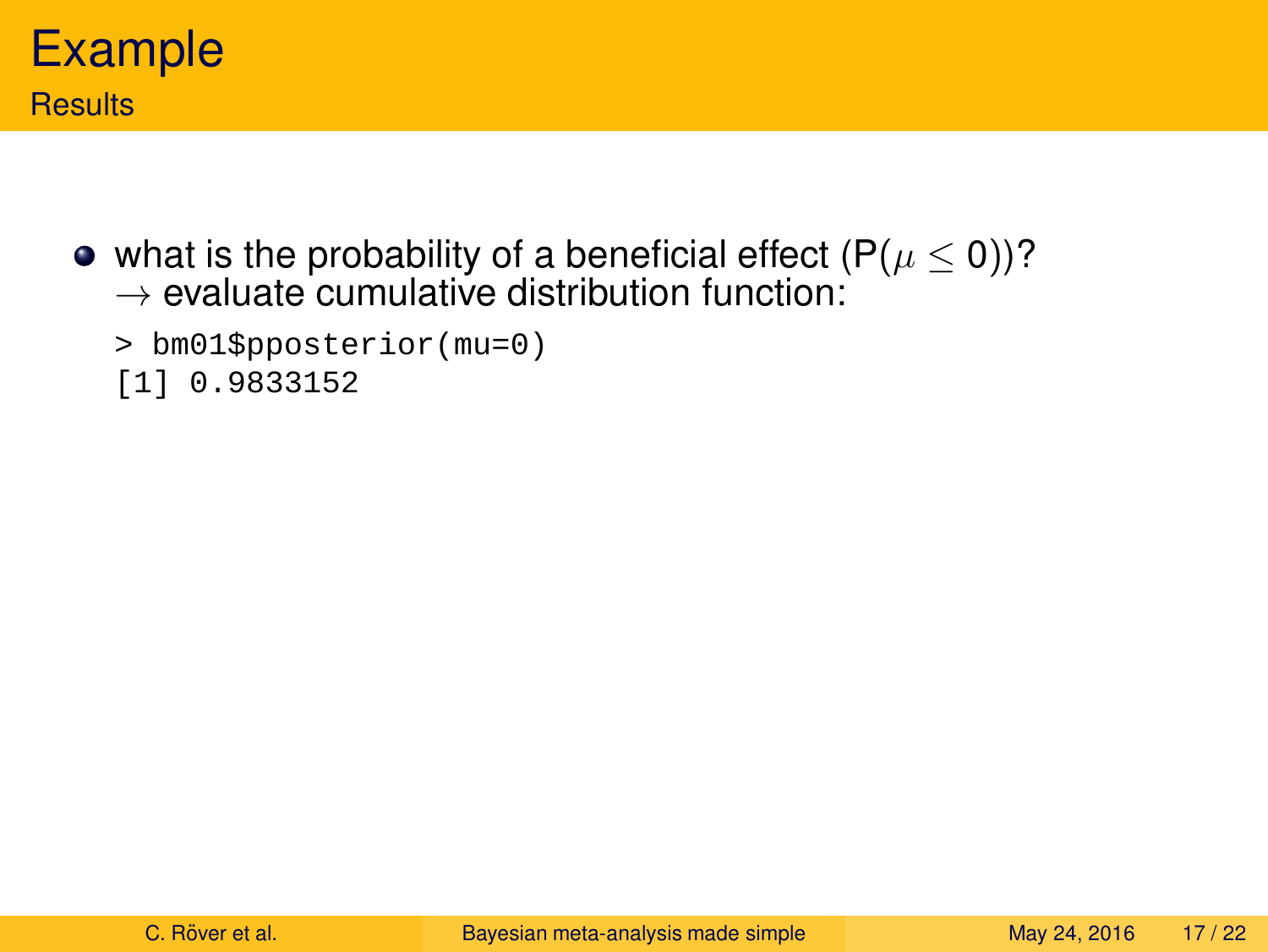

• what is the probability of a beneficial effect  $(P(\mu \le 0))^2$  $\rightarrow$  evaluate cumulative distribution function:

```
> bm01$pposterior(mu=0)
[1] 0.9833152
```
• what is the 95% upper limit on the log-OR?  $\rightarrow$  evaluate quantile function:

```
> bm01$qposterior(mu=0.95)
[1] -0.2859446
```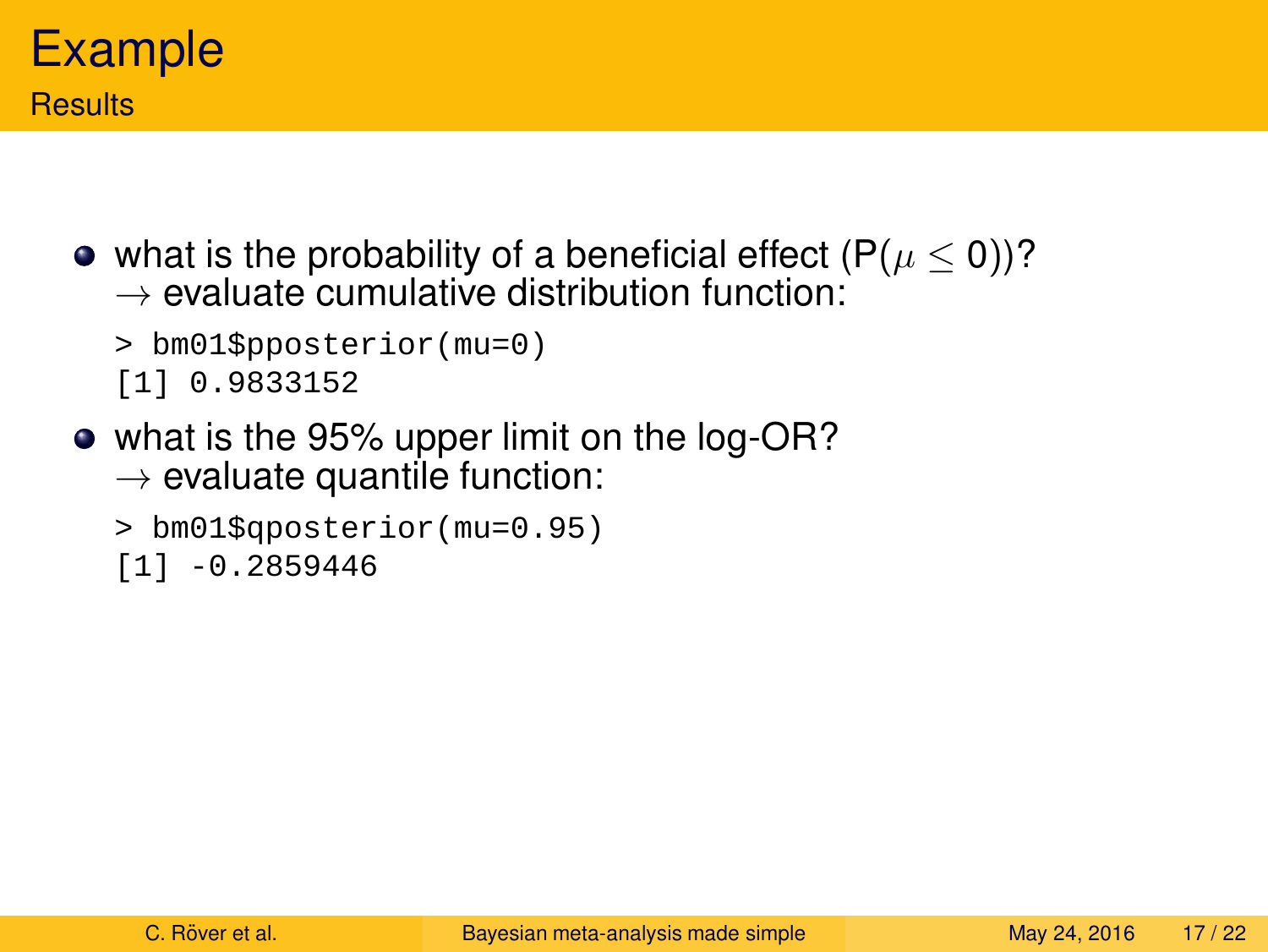

• what is the probability of a beneficial effect  $(P(\mu \le 0))^2$  $\rightarrow$  evaluate cumulative distribution function:

```
> bm01$pposterior(mu=0)
[1] 0.9833152
```
• what is the 95% upper limit on the log-OR?  $\rightarrow$  evaluate quantile function:

```
> bm01$qposterior(mu=0.95)
[1] -0.2859446
```
**•** analogous for  $\tau$ ...

```
> bm01$pposterior(tau=1.0)
[1] 0.9632259
> bm01$qposterior(tau=0.95)
[1] 0.9406362
```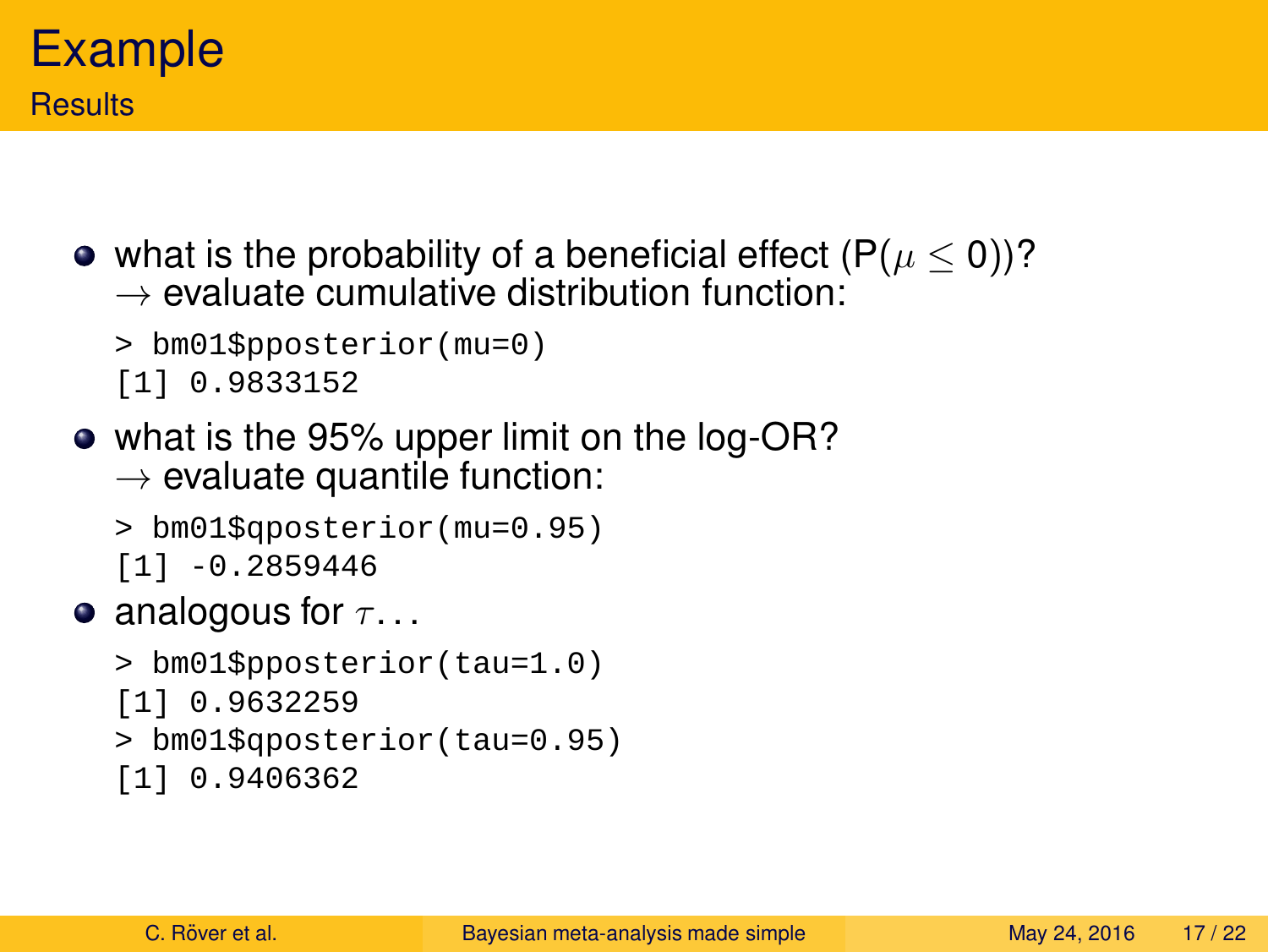#### **Results**

#### **•** posterior density of heterogeneity  $\tau$ :

```
tau <- seq(from=0, to=2.5, length=100)
plot(tau, bm01$dposterior(tau=tau), type="l",
     col="green", xlab="heterogeneity (tau)", ylab="probability densi
abline(h=0, v=0)
```


heterogeneity (tau) C. Röver et al. **Example 24, 2016** [Bayesian meta-analysis made simple](#page-0-0) May 24, 2016 18/22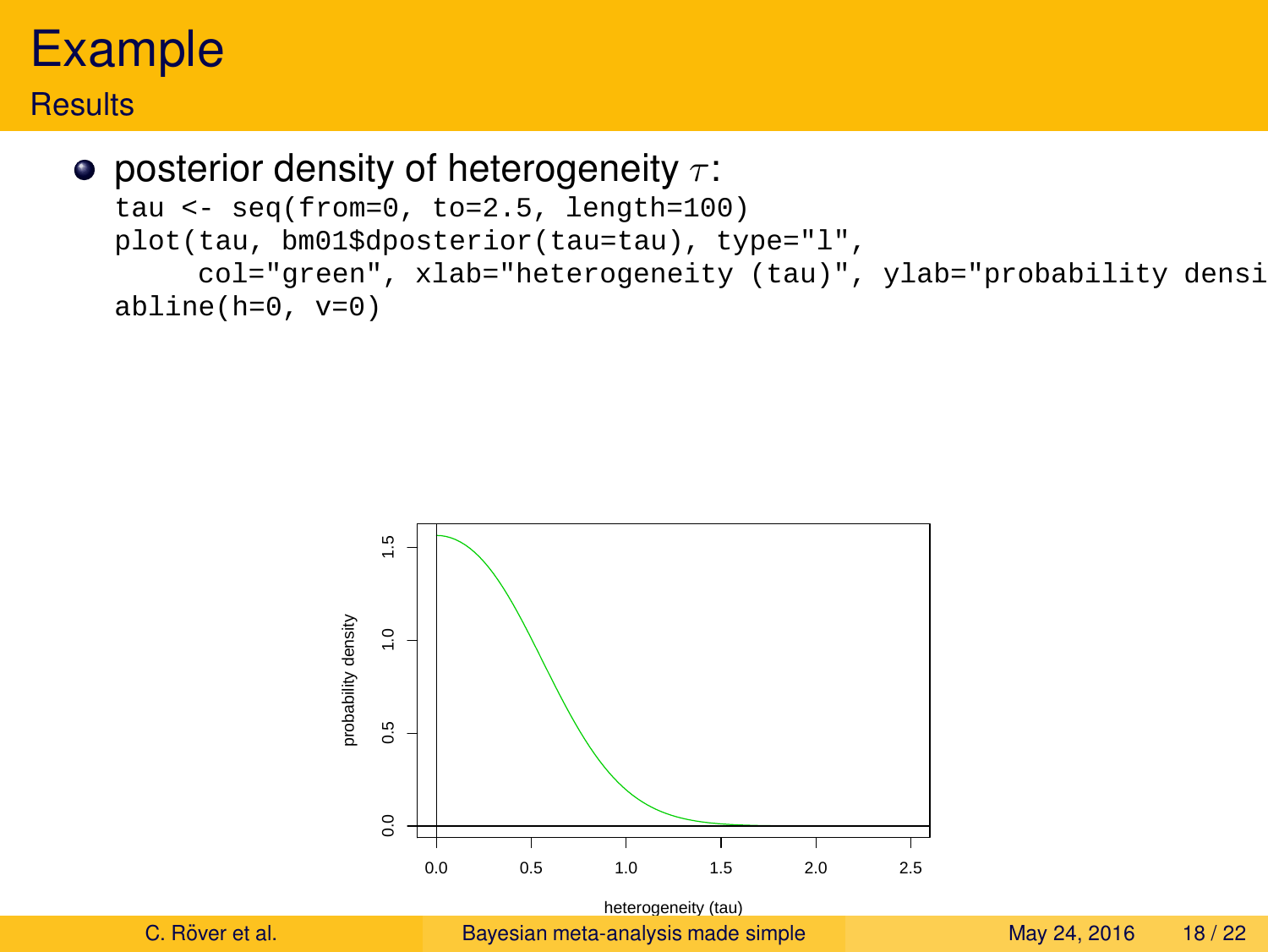#### **Results**

```
• posterior density of heterogeneity \tau:
  tau <- seq(from=0, to=2.5, length=100)
  plot(tau, bm01$dposterior(tau=tau), type="l",
       col="green", xlab="heterogeneity (tau)", ylab="probability densi
  abline(h=0, v=0)
```
#### • 95% credibility interval (default: shortest interval):

```
> bm01$post.interval(tau.level=0.95)
```
[1] 0.0000000 0.9406362

> abline(v=bm01\$post.interval(tau.level=0.95), col="red", lty=2)



heterogeneity (tau) C. Röver et al. The [Bayesian meta-analysis made simple](#page-0-0) May 24, 2016 18/22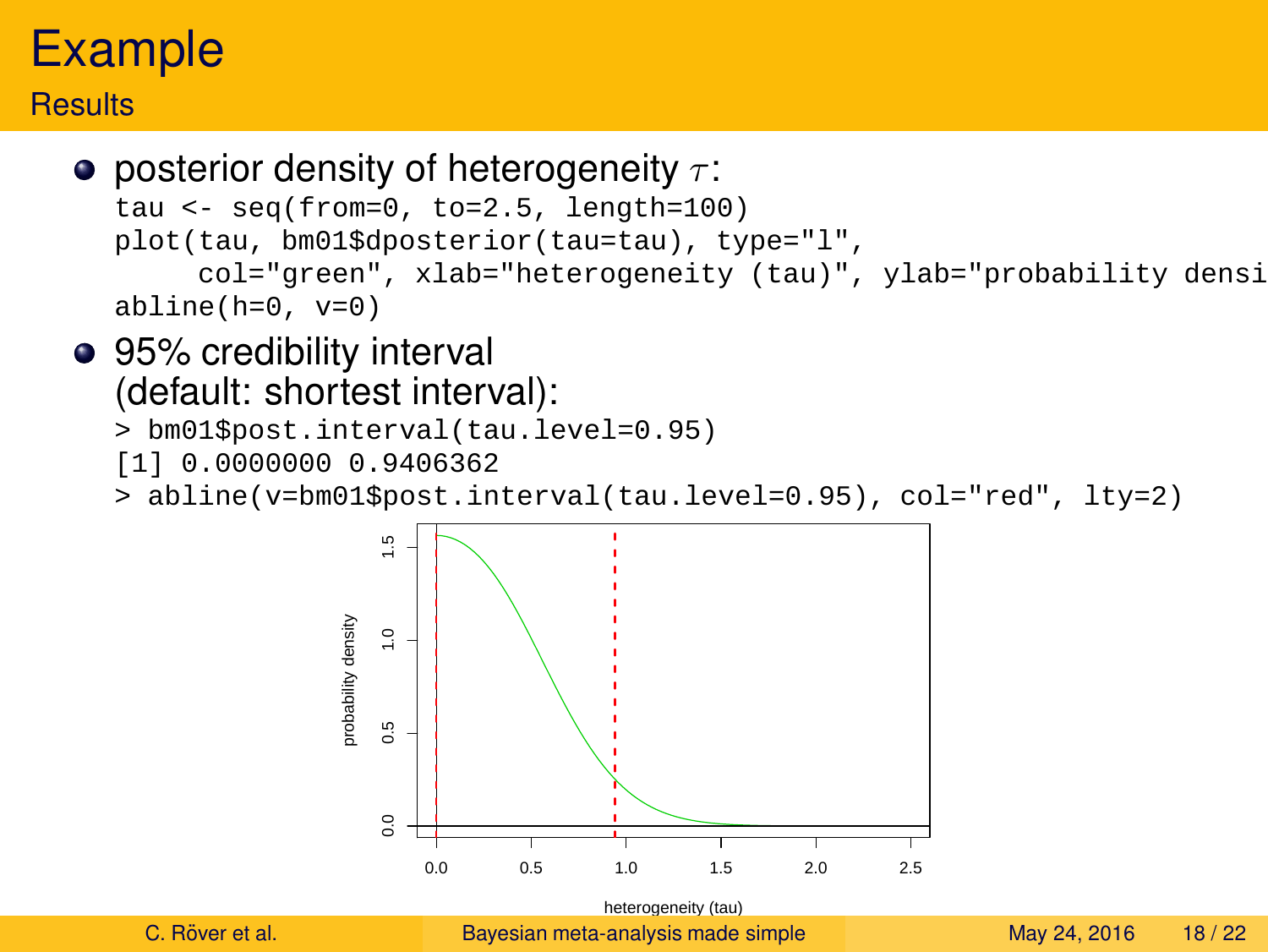## $\bullet$  predictive distributions  $$ distribution of "new" study's true effect  $\theta_{k+1}$

> bm01\$qposterior(mu=c(0.025, 0.975)) [1] -2.3634190 -0.1011219 > bm01\$qposterior(mu=c(0.025, 0.975), predict=TRUE) [1] -2.7717423 0.2576317

• provides meta-analytic-predictive (MAP) prior  $10$ 

 $10$ B. Neuenschwander, G. Capkun-Niggli, M. Branson, and D.J. Spiegelhalter. Summarizing historical information on controls in clinical trials. Clinical Trials 7(1):5-18, 2010.

H. Schmidli et al. Robust meta-analytic-predictive priors in clinical trials with historical control information. Biometrics 70(4):1023-1032, 2014.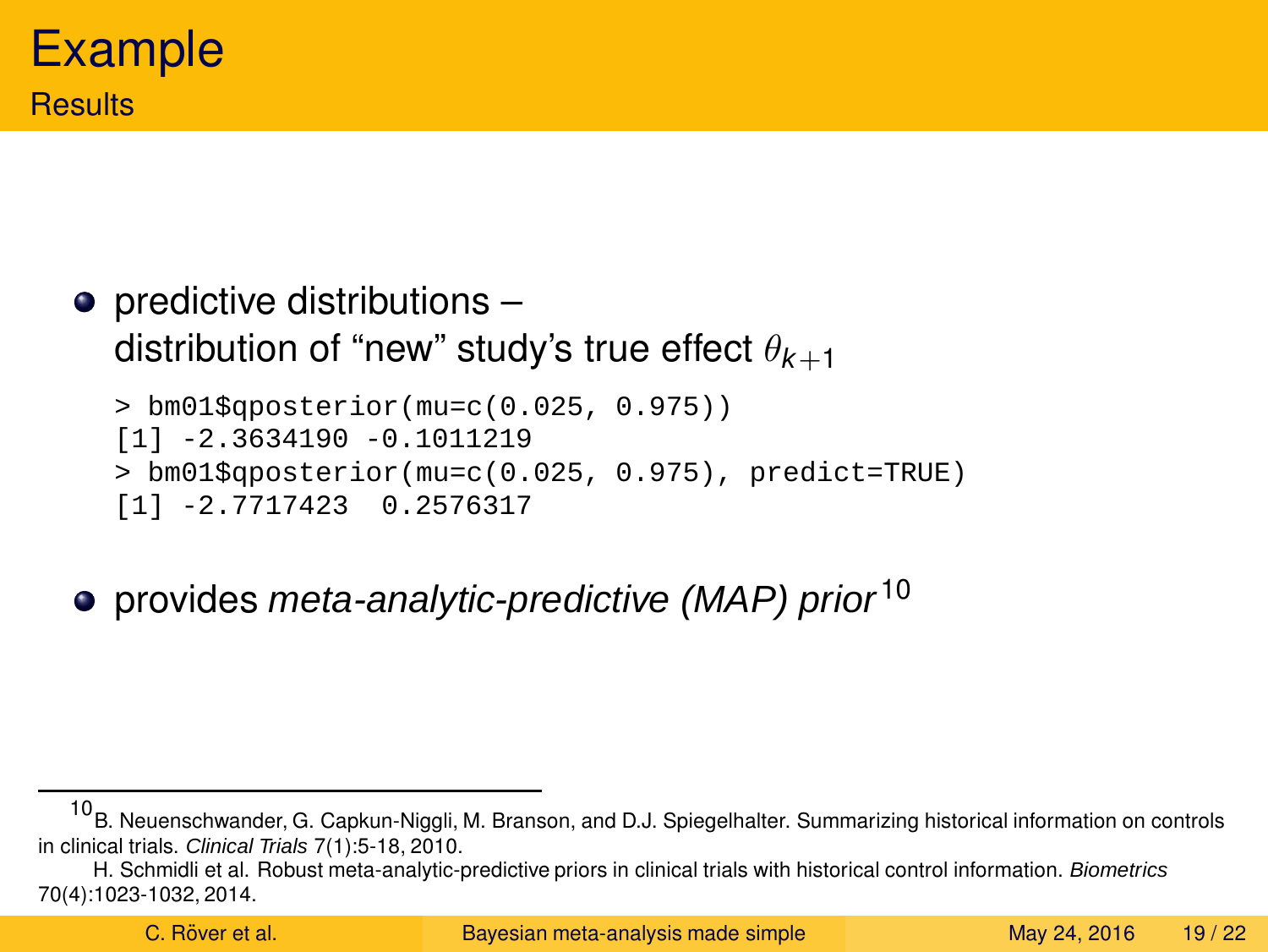#### **Results**

• quick sensitivity checks (uniform effect prior, very wide heterogeneity prior):

```
bm01 <- bayesmeta(effsize,
                 mu.prior.mean=0.0, mu.prior.sd=10.0,
                 tau = function(x){dhalfnormal(x, scale=0.5)})
bm02 <- bayesmeta(effsize,
                 tau = function(x){dhalfnormal(x, scale=1.0)})
```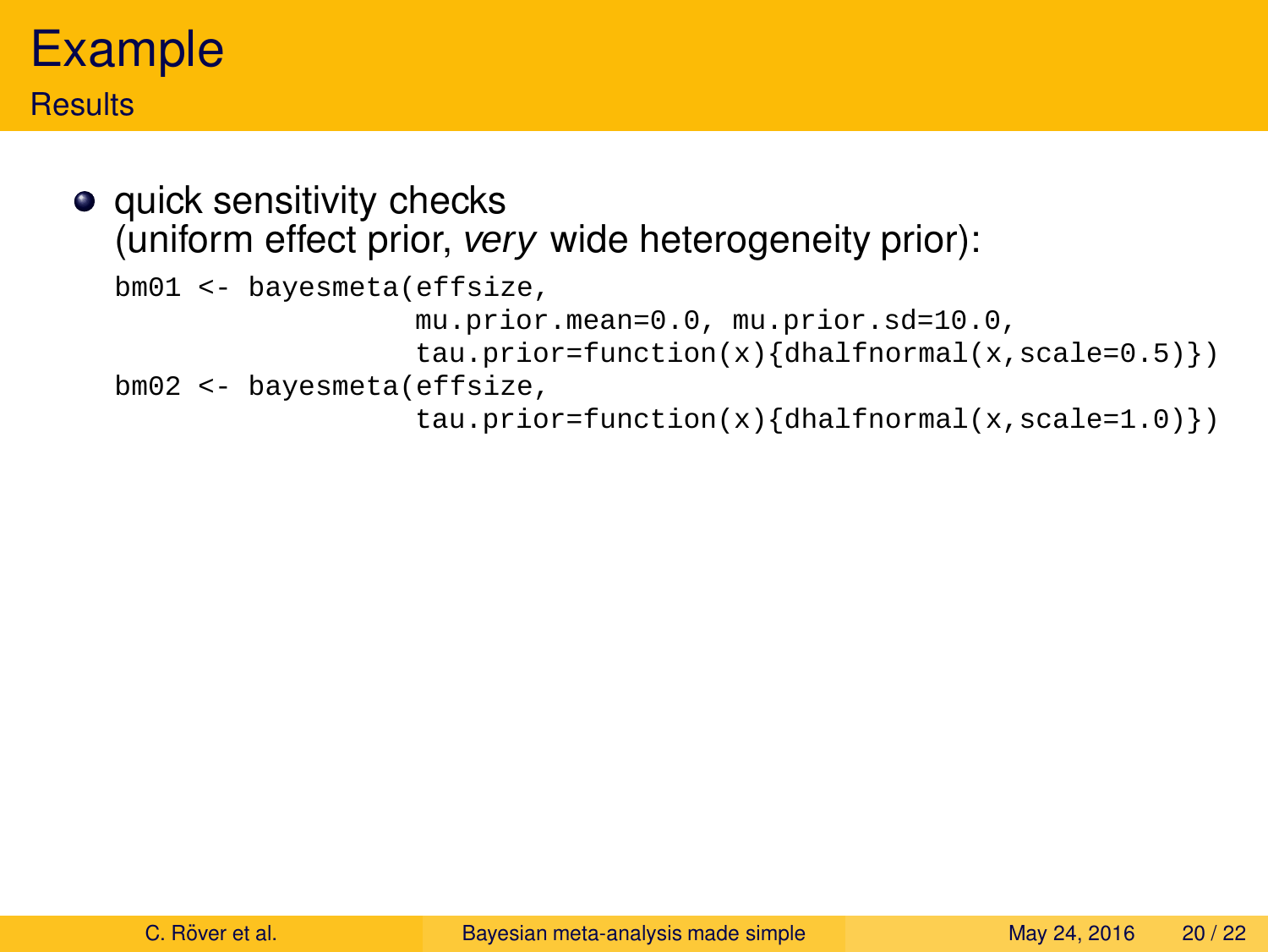#### **Results**

• quick sensitivity checks (uniform effect prior, very wide heterogeneity prior):

```
bm01 <- bayesmeta(effsize,
```

```
mu.prior.mean=0.0, mu.prior.sd=10.0,
```

```
tau = function(x){dhalfnormal(x, scale=0.5)})
```

```
bm02 <- bayesmeta(effsize,
```
tau.prior=function(x){dhalfnormal(x,scale=1.0)})



effect (log−OR)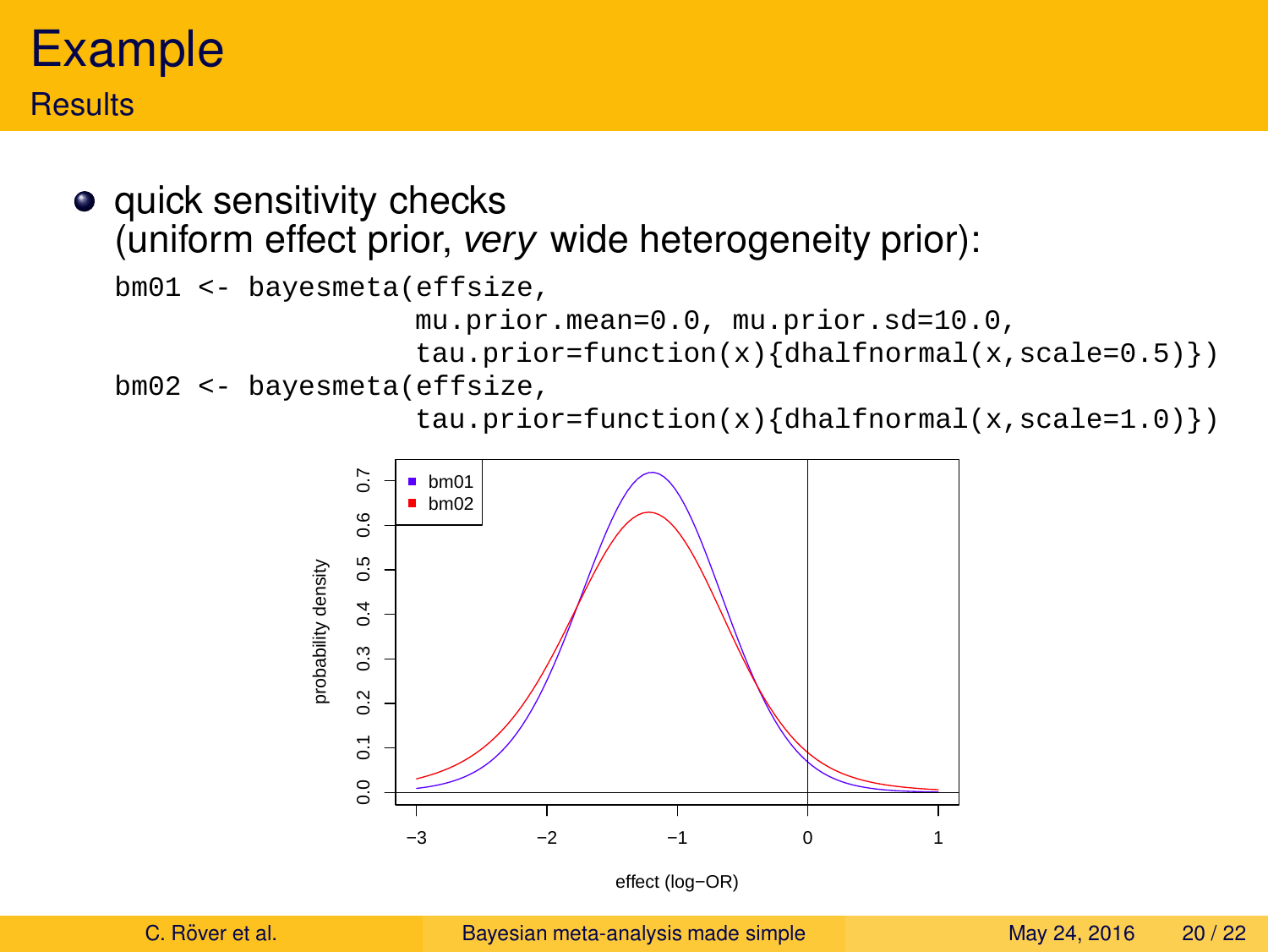## Example **Results**

#### • forest plot:

> forest(bm01, main="Steroid-resistant rejection (SRR)")

#### **Steroid−resistant rejection (SRR)**